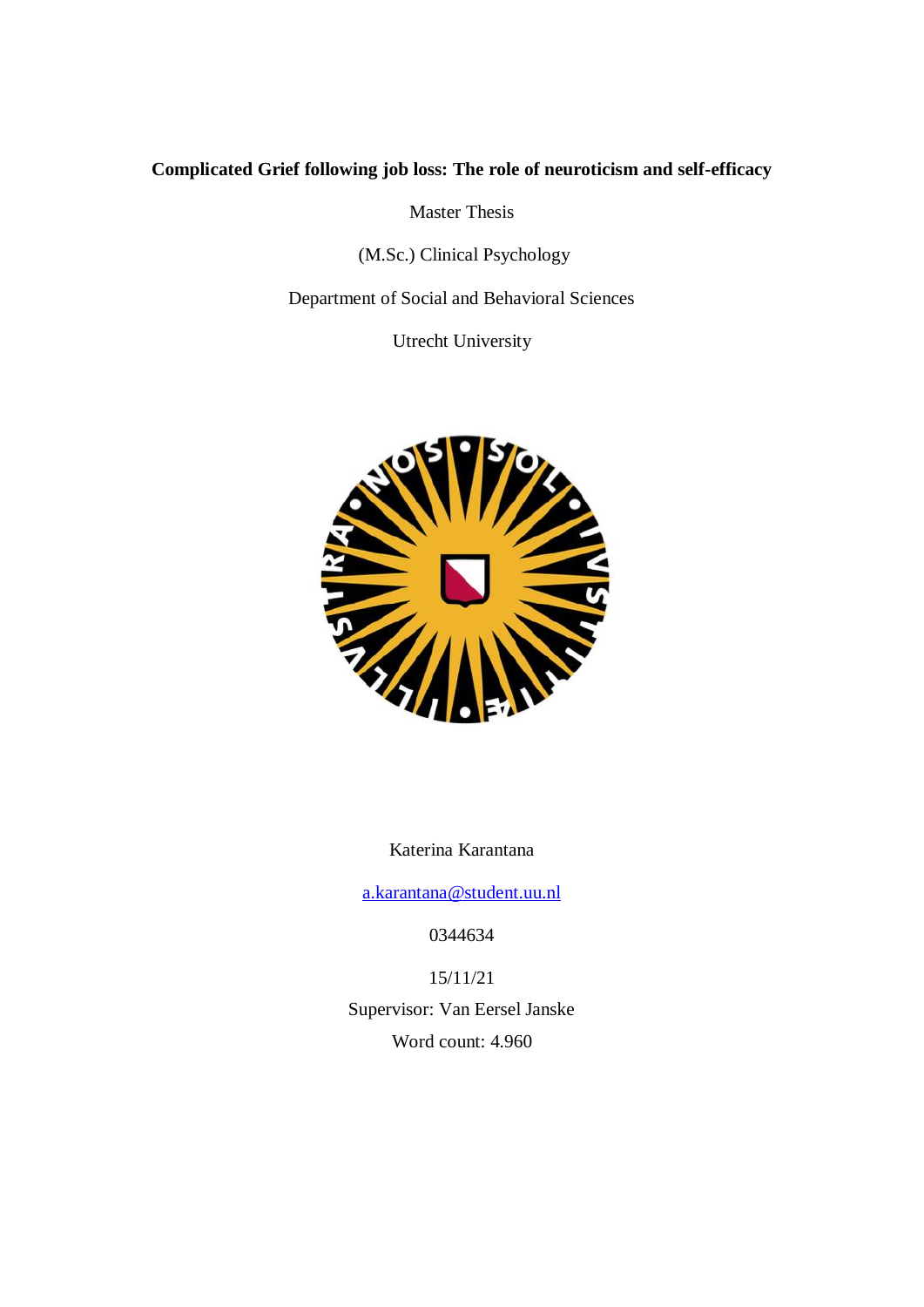1

### **Abstract**

Job loss has been repeatedly associated with poor mental-health, like any other life-stressor. It has not only been related to grief-like symptoms before but, most importantly, it has been associated with complicated grief. The current study investigated the relationship of certain individual characteristics with the intensity of Complicated Grief (CG) following involuntary job loss. Increasing the knowledge on these relationships could prove valuable in the efficiency of identifying vulnerability following job loss and in the implementation of suitable interventions to prevent the development of CG. Neuroticism as a personality trait was hypothesized to have a positive relationship to CG, while self-efficacy as a personal resource, on the other hand, was hypothesized to have a negative relationship to CG. Moreover, it was expected of those characteristics to both have a significant relationship with CG levels when measured together. The design of the study was cross-sectional, with the use of three questionnaires in online safe environment. Τhe final sample consisted of 79 Greek individuals who had lost their jobs in the last five years. The data were analyzed using simple linear regression for the first two hypotheses and multiple regression for the last hypothesis. Results confirmed the two first hypotheses; neuroticism was found to have a positive significant relationship to CG and self-efficacy was found to have a negative significant relationship to CG. Yet, results showed no evidence for the last hypothesis, since neither neuroticism nor self-efficacy contributed to CG when measured in the same model. Further research could investigate more personality traits in order to better and more widely comprehend the development and maintenance of CG, as well as identify more resources that could act as protective factors.

*Keywords:* neuroticism, self-efficacy, involuntary job loss, complicated grief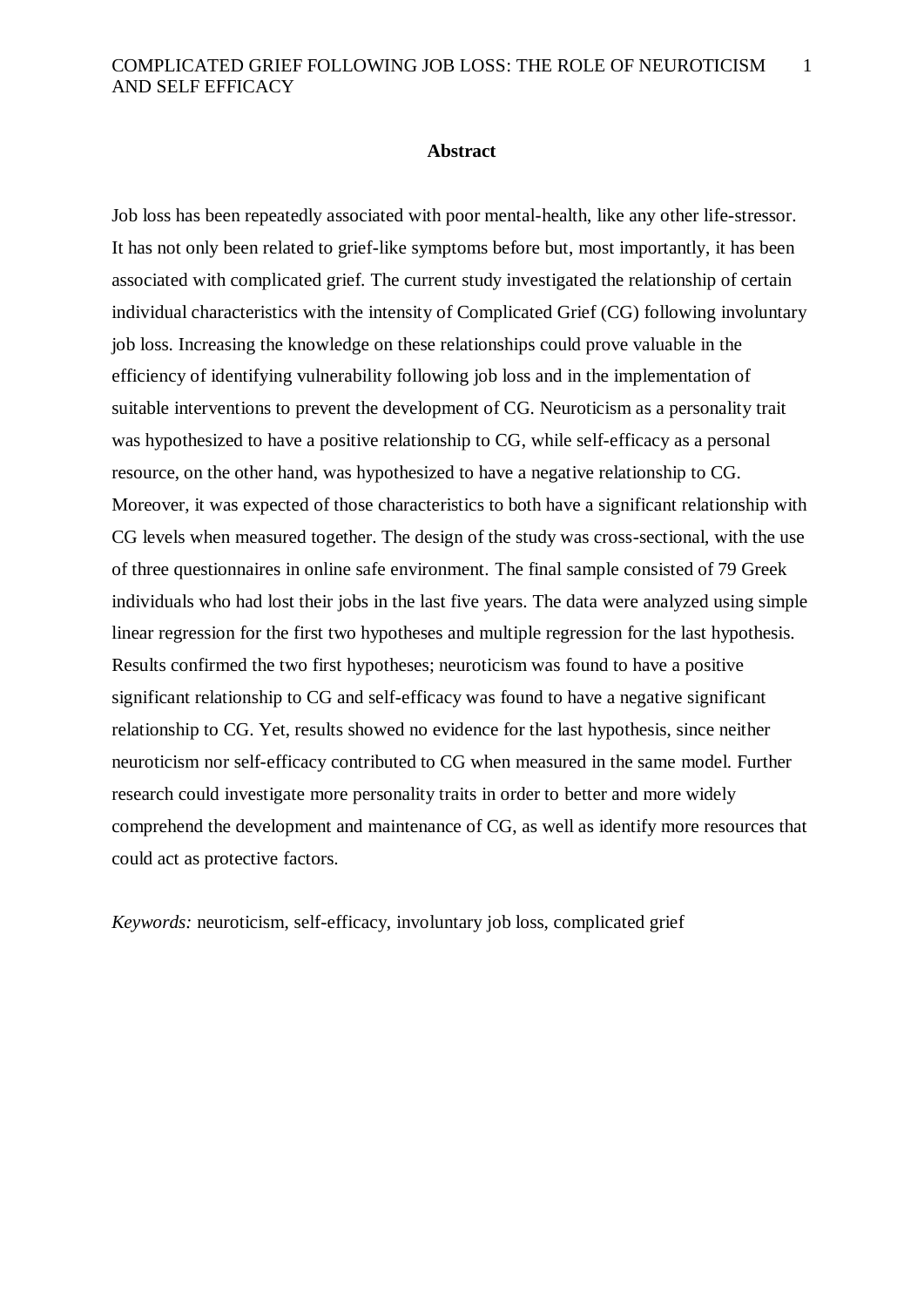### **Introduction**

### **Psychological Well-being and Job Loss**

In order to associate Complicated Grief (CG) to job loss, it is imperative to inquire into the scholarship between psychological well-being and job loss. To begin with, unemployment, like any other life-stressor, has been repeatedly associated with poor mental health, as well as depression and anxiety (Brand, 2015; Paul & Moser, 2009; Boya et al., 2008). Characteristics that are related to unemployment, such as change in income flow, status disruption, feeling of incompetence and social stigma are some of the phenomena that follow job loss and have an effect on psychological well-being (Brand, 2015). However, McKee-Ryan and colleagues (2005) have revealed that individualistic characteristics also play an important role on the impact of job loss.

Following from the above, researchers discovered that similar symptoms to the ones experienced in grief following the death of a loved one, can be found following job loss (Archer & Rhodes, 1993). Symptoms such as feelings of despair, anger, social isolation, loss of control, depersonalization and death anxiety are possible to be experienced by individuals that involuntarily lost their jobs. Similar to previous studies on mental well-being, there are risk factors such as length of notice and social isolation that can influence grief after job loss (Brewington et a., 2004). Losing one's job translates into losing social status, financial security and income as well as other secondary losses, all of which could change the world view of the individual drastically (Papa & Maitoza, 2013). Therefore, losing a job that is a salient part of an individual could lead to identity disruption, which is associated with more intense grief (Papa & Lancaster, 2016). All things considered, non-bereavement losses have proven to produce intense grief, similar to the bereavement loss (Papa et al., 2014).

## **Complicated Grief and Job Loss**

CG symptoms were finally measured specifically in relation to job loss, after the first validation of the Job loss Complicated Grief Scale, when, unsurprisingly, job loss was conceptualized as a major life stressor with secondary losses that can indeed lead to CG symptoms (Van Eersel et al., 2019).

To elaborate on this, Complicated Grief in the bereavement research is a rather ambiguous concept, used to describe complications in the grieving process following the loss of a significant other (Stroebe et al., 2007). A sense of disbelief regarding the death, anger over the death, intense longing for the lost person, and preoccupation with thoughts of the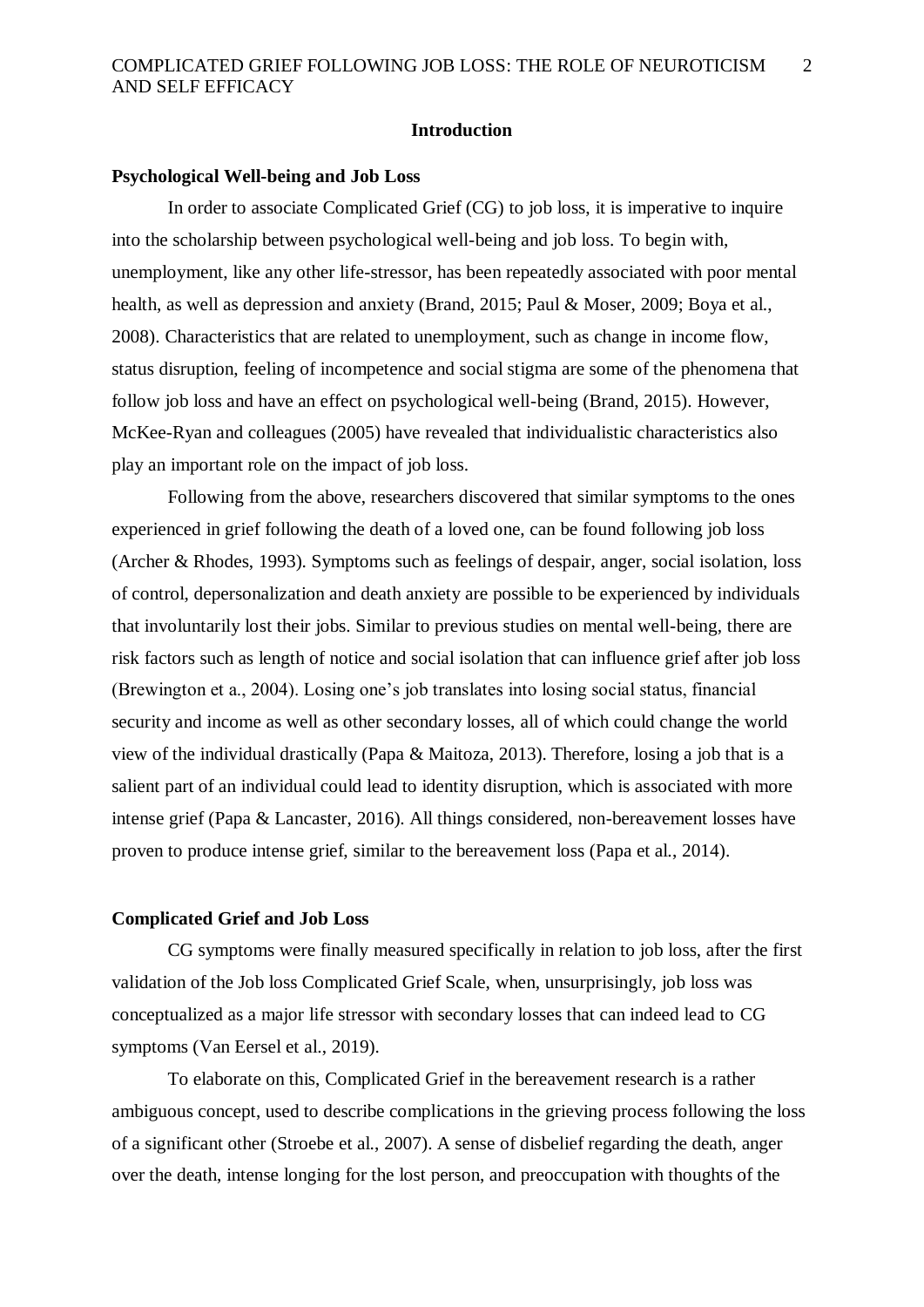loved one are the key characteristics of CG in bereavement (Shear et al., 2005). It is also important to note here that only a minority of bereaved individuals have been found to be experiencing intense and prolonged grief, likely to cause difficulty in everyday life (Shear & Shair, 2005).

On the same note, CG has been researched following job loss, presenting a unique reaction to job loss, which is substantially distinguishable from depression and anxiety symptoms (Papa & Maitoza, 2013). Following the research on this matter, the existence of CG after job loss was also found to be able to predict later depression and anxiety, an important outcome that should be more extensively investigated (Eersel et al., 2020). However, studies also investigated whether there is a specific correlate that differentiates an individual who develops CG symptoms after job loss from the one who is able to move on from this stressor. To be more specific, believing in an unjust world, having low self-esteem and the use of maladaptive coping strategies were found to be important risk factors in the development and maintenance of CG following the loss of job (Eersel et al., 2020). These findings spark the interest in pursuing further the investigation of the characteristics that can act as risk factors, the characteristics that could be considered as protective factors, and the interaction among these individual characteristics in the development of CG following job loss.

# *Neuroticism*

In the unemployment research, neuroticism is a personality characteristic that has repeatedly appeared to relate to poor well-being during unemployment (Langens & Mose, 2006; Van Hoye & Lootens, 2013). Moreover, a recent study testing the moderating effects of neuroticism on the generation of stressors following job loss showed a higher degree of neuroticism to be strongly associated with post-job-loss stressors (Howe et al., 2017).

Above all, neuroticism can be defined as the tendency to experience unpleasant and distressing emotions, which enhance the probability for the individual to have difficulties adapting to major life stressors, such as the loss of a loved one (Ormel et al., 2013). Following the research on neuroticism's role in developing psychopathology (Gegieckaite & Kazlauskas, 2020), neuroticism has been also suggested to be an important mechanism in developing or maintaining CG symptoms in bereavement loss, after the comparison with bereaved healthy control groups (Goetter et al., 2019). This is consistent with the results from Boelen & Van den Bout (2010), which showed the powerful relationship between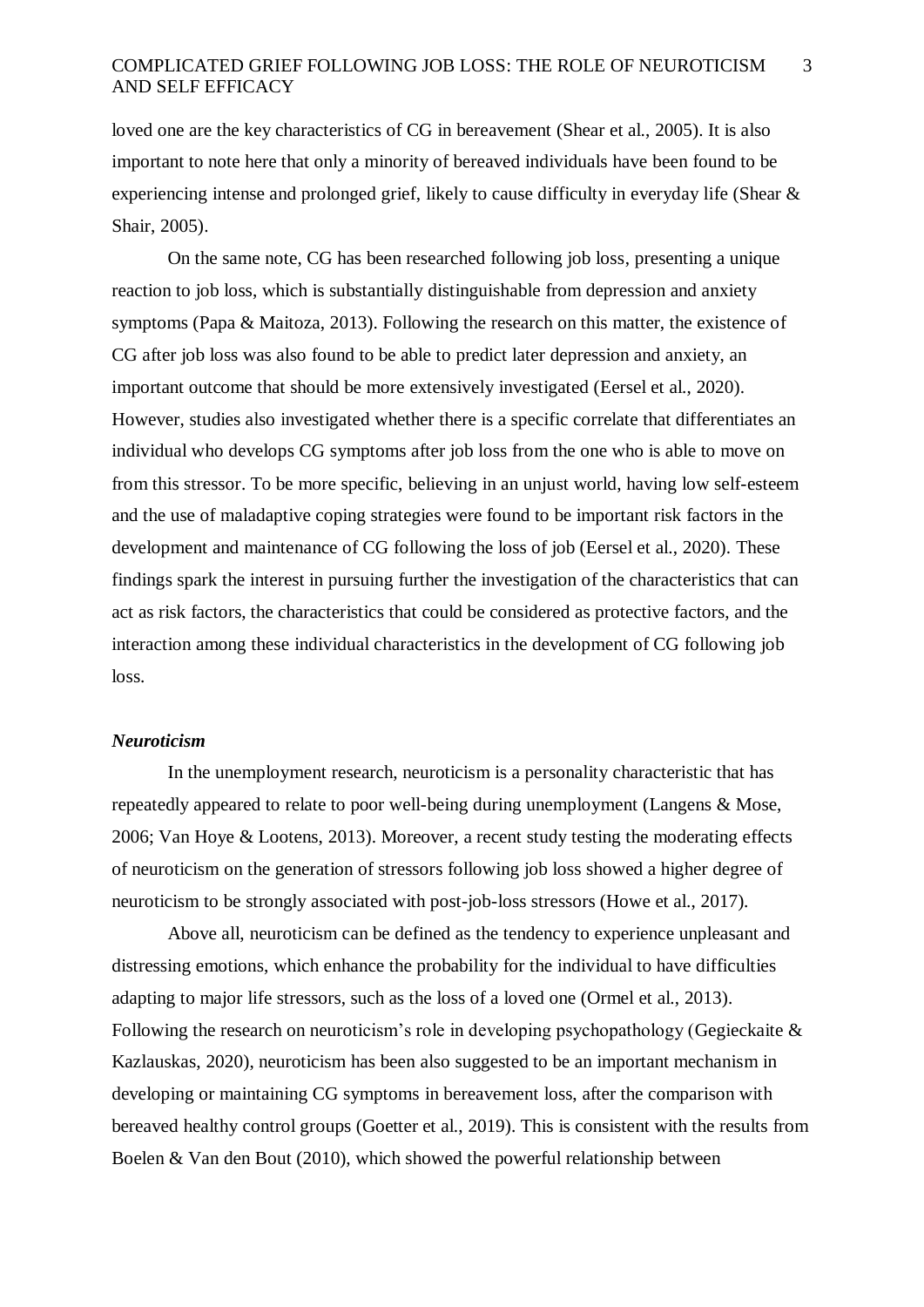neuroticism and CG intensity in bereavement loss; it has been further found that neuroticism is even a stronger correlate than attachment anxiety and avoidance are (Boelen & Klugkist, 2011). On the same note, there is a wide range of scholarship on bereavement loss supporting the association between neuroticism and prolonged grief and other intense grief reactions (Robinson & Marwit, 2006; van der Houwen et al., 2010), making this particular personality characteristic a rather important issue for further research.

To sum up, since neuroticism has been repeatedly related to the development of CG symptoms in bereavement loss (Goetter et al., 2019) and to poor well-being following job loss (Van Hoye & Lootens, 2013), it is conceivable that it could also be a potential risk factor in the development and maintenance of CG following job loss.

# *Self-efficacy*

In the process of studying the possible protective factors against developing CG and in contrast to neuroticism, self-efficacy has been reported to contribute to adaptation after the violent loss of a loved one (Lacour et al., 2020). To elaborate, self-efficacy is a personal resource and refers to the positive beliefs someone has about the ability to influence events that affect their life, making it possible to change someone's resilience, (Lacour et al., 2020); self-efficacy is thus considered a core component of self-evaluation (McKee-Ryan et al., 2005). In recent studies on bereavement loss, higher levels of self-efficacy have been repeatedly associated with lower levels of CG symptoms (Lacour et al., 2020).

Correspondingly, in the unemployment research, McKee-Ryan and colleagues, in their meta-analysis (2005), have found a strong relation between self-efficacy and psychological well-being over time. In addition, several scholars have found that self-efficacy can predict a return-to-work behavior (Jeong et al., 2019), as well as a positive relationship with re-employment (Holmes & Werbel, 1992). At the same time, when self-efficacy is effectively recovered in relevant training programs, it can build resilience against the negative effects of job stress on well-being (Hahn et al., 2011).

Following from the above, it would be conceivable that self-efficacy could form a resilience response to CG symptoms following job loss and act as a protective factor.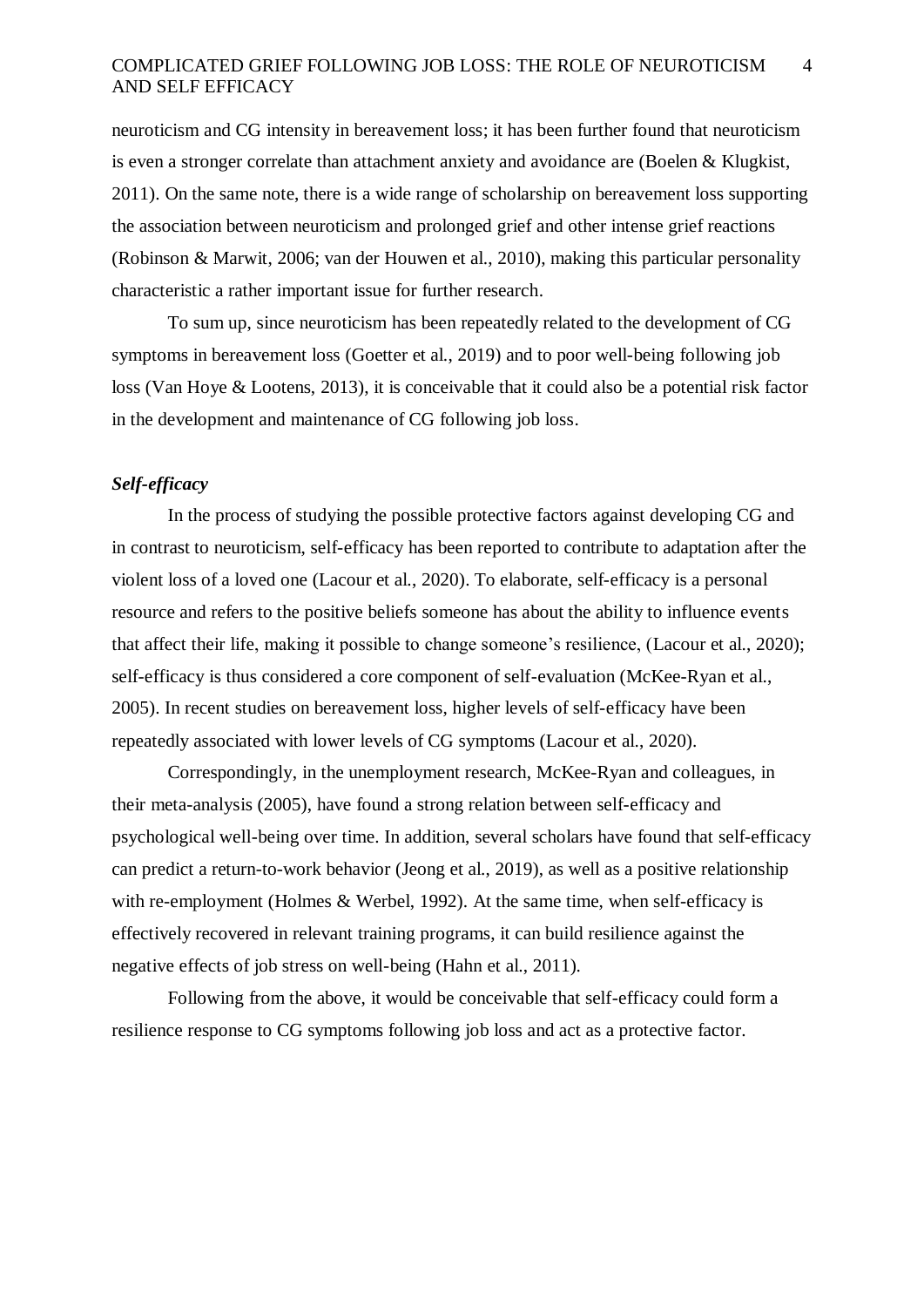# *Neuroticism and Self-efficacy*

Both neuroticism and self-efficacy have been extensively studied, however research on their relationship has been sparse. An interesting finding in this direction is that high selfefficacy is more likely to appear in individuals with lower neuroticism (Hoyle & Gallagher, 2015). Similarly, in Piechurska-Kuciel's study (2010) the mediating role of self-efficacy was investigated in the relationship of neuroticism and language attainment; it was found that there is a negative relationship between neuroticism and self-efficacy. To be more specific, it was explained that neurotic students showed a lower sense of efficacy believing that language problems are not manageable, which then leads to lower levels of language attainment. Similarly, in Pocnet and colleagues' study (2017) on personality and its links to quality of life, self-efficacy was again found to be a mediating factor for the negative association between neuroticism and quality of life. To elaborate, it was stated that neurotic people tend to show less emotion regulation and low self-efficacy. A possible explanation for that could be that individuals who score higher on neuroticism, appear to have a tendency to underestimate their personal resources, such as self-efficacy, and have, as a result, the viewpoint of their problems as not manageable, compared to individuals with lower scores on neuroticism.

To sum up, there seems to be a connection between self-efficacy and neuroticism worth investigating in CG symptoms following jog loss as well.

# **The present study**

All of the above points to the conclusion that CG following job loss is a unique response and quite distinguishable from other symptomatology, such as depression (Papa & Maitoza, 2013). Considering the fact that an individual experiencing CG after an involuntary job loss is in danger of developing depression and anxiety symptoms later and is unable to engage in valued, positive endeavors (Eersel et al., 2020), it seems crucial to investigate the risk and protective factors related to this matter. Increasing the knowledge on this phenomenon could aid in locating the at-risk individuals, in developing competent preventive measures, as well as possible therapy tools. Moreover, this is beneficial from a societal perspective as well, since preventing CG in unemployed individuals could possibly aid in e.g psychotherapy long waiting lists, since fewer people would seek therapy treatment having benefited from adequate prevention measures. In addition, treating CG effectively, could aid

5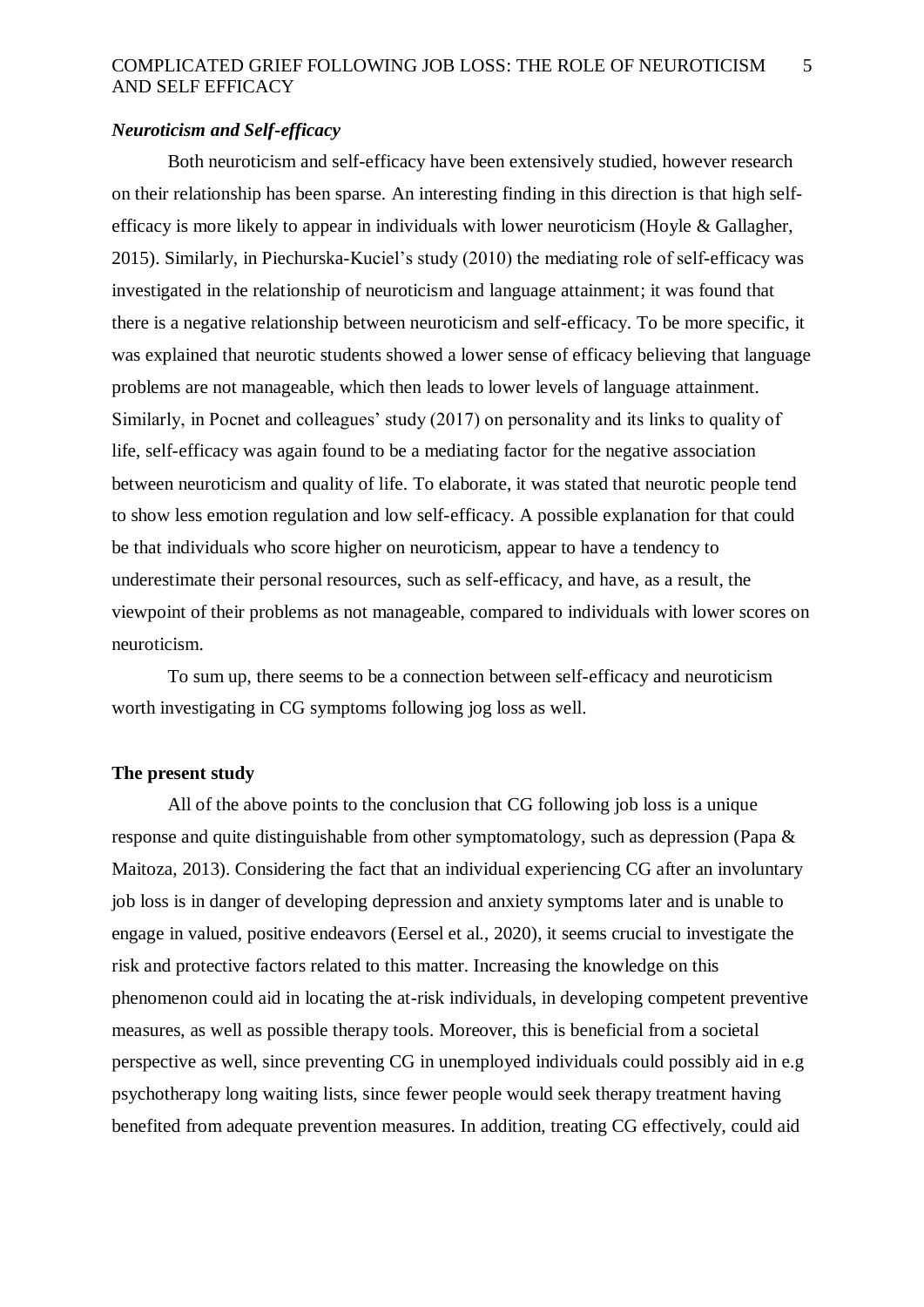in lower rates of unemployment, as individuals would be able to engage in job-seeking behavior and other positive activities.

Thus, the current study investigated the relationship of neuroticism and self-efficacy in the development of CG symptoms following job loss. First it was expected to find a positive relationship between neuroticism and job-loss related CG levels (Hypothesis 1). Secondly, it was expected to find a negative relationship between self-efficacy and CG levels (Hypothesis 2). Finally, it was expected to find a significant relationship between selfefficacy and neuroticism in the development of CG following job loss (Hypothesis 3).

### **Method**

# **Procedure**

This study has been approved by the Ethical Review Board of the Faculty of Social Sciences of Utrecht University (FETC 21-1166). Participants were recruited through the social network of the researchers; the social media (e.g. Facebook, WhatsApp groups, LinkedIn, etc.) were also used for this purpose. The survey demanded 15 to 20 minutes to complete and it was conducted online through a safe link which was provided to participants. Prior to completing the online survey, participants were given an information letter which provided all necessary information concerning the study; the written consent of the participants was also necessary before they could proceed to complete the questionnaires. Last, issues of confidentiality, anonymity and the right to terminate the survey at any point without any consequences for participants were diligently explained. At the end of the survey participants received a link to a "thank you" page which contained a video providing information on grief following job loss and tips for dealing with it. The recruitment period lasted from 25th April to 9th September 2021.

## **Participants**

A total of 162 participants from Greece completed the questionnaires. A number of 83 participants were excluded from the study due to uncompleted questionnaires, thus the final sample consisted of 79 participants (27,8% men, 60,8% female, 11,4% neutral or different). The overall participant age ranged from 22 to 57 years with a mean of 31,82 years (*SD*=7,917). The educational level ranged from first to third level (2,5% First level, 13,9% Second level, 83,5% Third level). The mean duration of employment was 3,78 years (*SD*=5,22), the mean time since job loss was 15,54 months (*SD*=16,85) and the mean number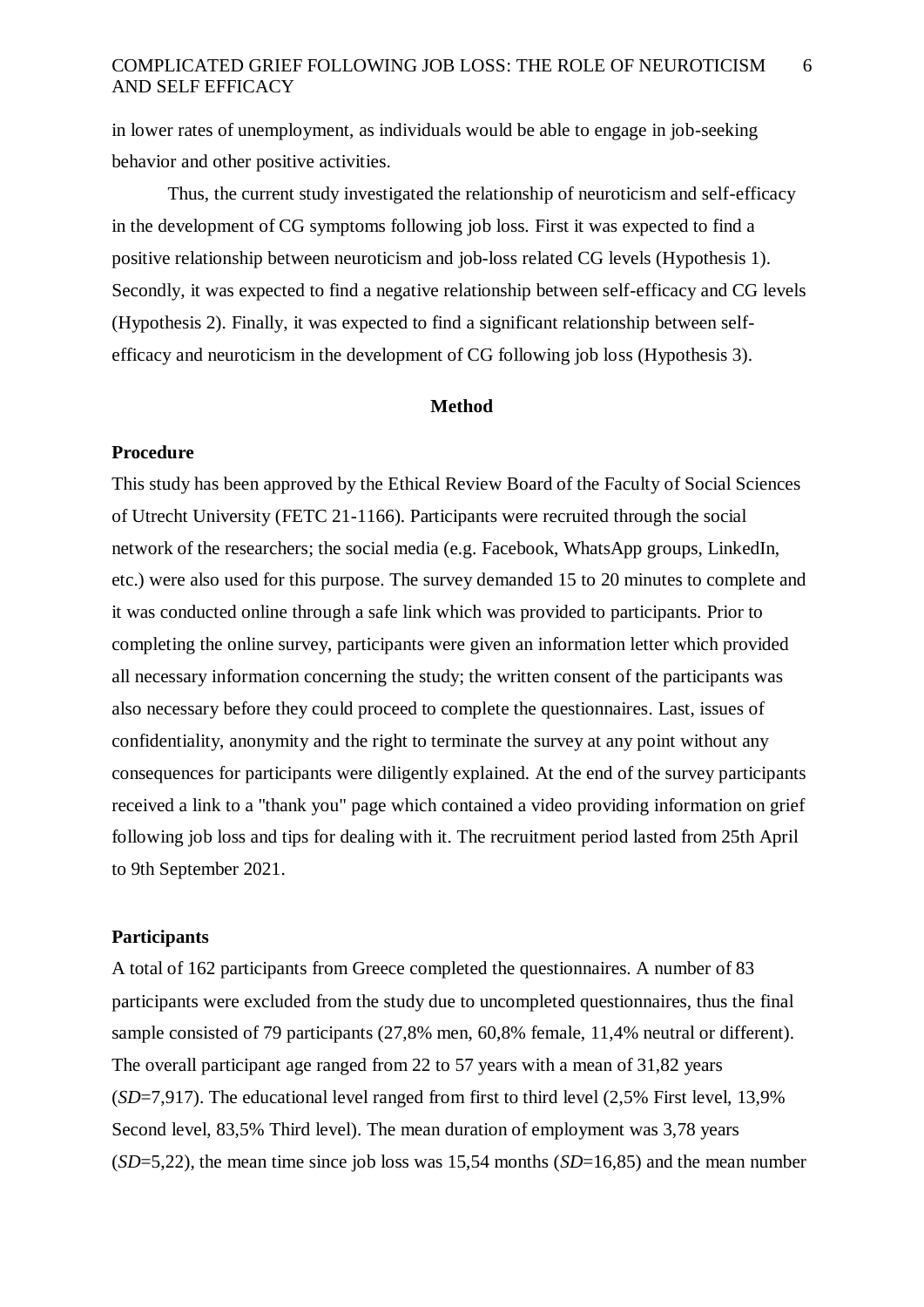of contract hours was 37,42 (*SD*=24,61). Last, it is important to note here that the most common reason of job loss was the termination of contract. A large number of individuals was also forced to resign due to adversary working conditions. Thus, the context of job loss in the current study is involuntary.

## **Instruments**

*Demographics.* The survey included general socio-demographic characteristics (e.g., age, gender, nationality, educational level, current relationship status), job characteristics (e.g., profession, cause of job loss, contract hours, years of employment, months since job loss, job status at the moment) and financial status after job loss.

*Job Loss Grief Scale (JLGS).* During the first phase of the study, the English questionnaire for the Job Loss Grief was translated to Greek through forward and backward translation (Brislin, 1970). The JLGS was used to measure the job loss-related CG symptoms (Van Eersel et. al., 2019). The scale contains 33 symptoms on a 5-point Likert scale (1 = *never* to 5  $a = a \cdot a$ . For instance, "The loss of my job feels like a personal disaster" and "I think about my job all the time". In a recent validation study, the JLGS was found to have good psychometric properties, namely the internal consistency showed excellent results ( $\alpha$ = .99), and the discriminant validity showed a clear distinction between grief symptoms, depression and anxiety (Van Eersel et. al., 2019). In the present study the cronbach's alpha was .97 proving high levels of reliability. Furthermore, the mean is 2,5 (*SD*=0,87) and the coefficient of variance of the JLGS distribution is 0,87/2,5=0,348 indicating sufficient dispersion of values. Skewness seems to be low enough indicating almost symmetric distributed values around mean and the kurtosis value is considerably (negative) high indicating that distribution curve tends to be platykurtic (Table 1).

*Ten Item Personality Inventory (TIPI).* For the TIPI questionnaire, a Greek version was available (Καρφοπούλου, 2016). The TIPI instrument (Gosling et al., 2003) was used to measure neuroticism. TIPI consists of 10 items for self-assessment on a 7-point Likert scale  $(1 = I \, strongly \, disagree \, to \, 7 = I \, strongly \, agree)$  based on the Big Five Factors model by Costa and McCrae (1987). For instance, "I see myself as: Extraverted, enthusiastic" and "I see myself as: Anxious, easily upset". In Gosling and colleagues' research (2003), TIPI showed adequate levels in convergent and discriminant validity, test-retest reliability and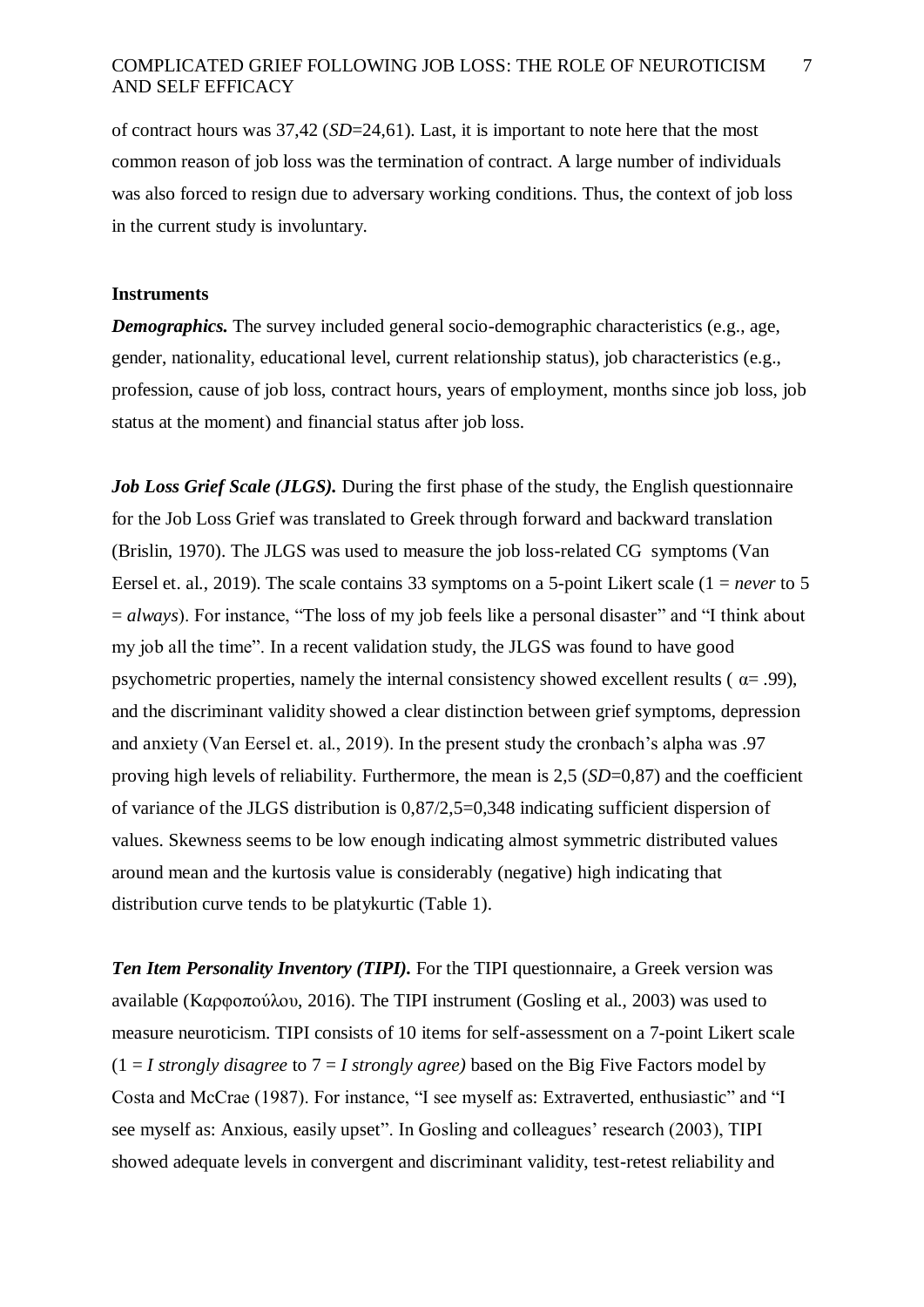patterns of external correlates. In the present study cronbach's alpha was .69 showing marginally acceptable reliability. Furthermore, the mean is 4,05 (*SD*=1,33) and coefficient of variance of the neuroticism distribution is 1,33/4,05=0,33 indicating sufficient dispersion of values. Skewness seems to be low enough indicating almost symmetric distributed values around mean and the kurtosis value is moderate negative indicating that distribution curve tends to be flat platykurtic (Table 1).

*Generalized Self-Efficacy Scale (GSE***).** During the first phase of the study, the English questionnaire for Self-efficacy was translated to Greek through forward and backward translation (Brislin, 1970). The GSE scale (Schwarzer & Jerusalem, 1995 in Johnston et al., 1995) was used to measure self-efficacy. The questionnaire consists of 10 items, it is built on a 4-point Likert scale (1 = *not at all true* to 4 = *exactly true*) and has shown good intern reliability for 23 nations, as well as good criterion-related validity in various studies (Schwarzer, 2021). In the present study cronbach's alpha was .81 showing good internal consistency. In addition to that, the mean is 3,44 (*SD*=0,46) and coefficient of variance of the GSE distribution is 0,46/3,44=0,134 indicating moderate variability of values. Skewness seems to be low enough indicating almost symmetric distributed values around mean and the kurtosis value is considerably high (positive) indicating that distribution curve tends to be leptokurtic (Table 1).

# **Table 1**

|               | Valid | Missing  | Mean | Std.<br>Deviation | Skewness | Skewness<br>Std.<br>Error<br>$\mathbf{a}$ | Kurtosis | Std.<br>Kurtosis<br>Error<br>ď | Range | Min  | Max  |
|---------------|-------|----------|------|-------------------|----------|-------------------------------------------|----------|--------------------------------|-------|------|------|
| <b>JLGS</b>   | 79    | $\Omega$ | 2.5  | 0.87              | 0.16     | 0.27                                      | $-1.06$  | 0.53                           | 3.15  | 1.06 | 4.21 |
| Self_efficacy | 68    | 11       | 3.44 | 0.49              | $-0.19$  | 0.29                                      | 0.43     | 0.57                           | 2.3   | 2.2  | 4.5  |
| Neuroticism   | 64    | 15       | 4.06 | 1.49              | 0.12     | 0.3                                       | $-0.97$  | 0.59                           | 5.5   | 1.5  |      |

*Descriptive Statistics*

# **Statistical analysis.**

The data was analyzed with the SPSS (IBM 24) software. First, imputation was conducted in order to replace the missing data with the mean for the self-efficacy distribution and with the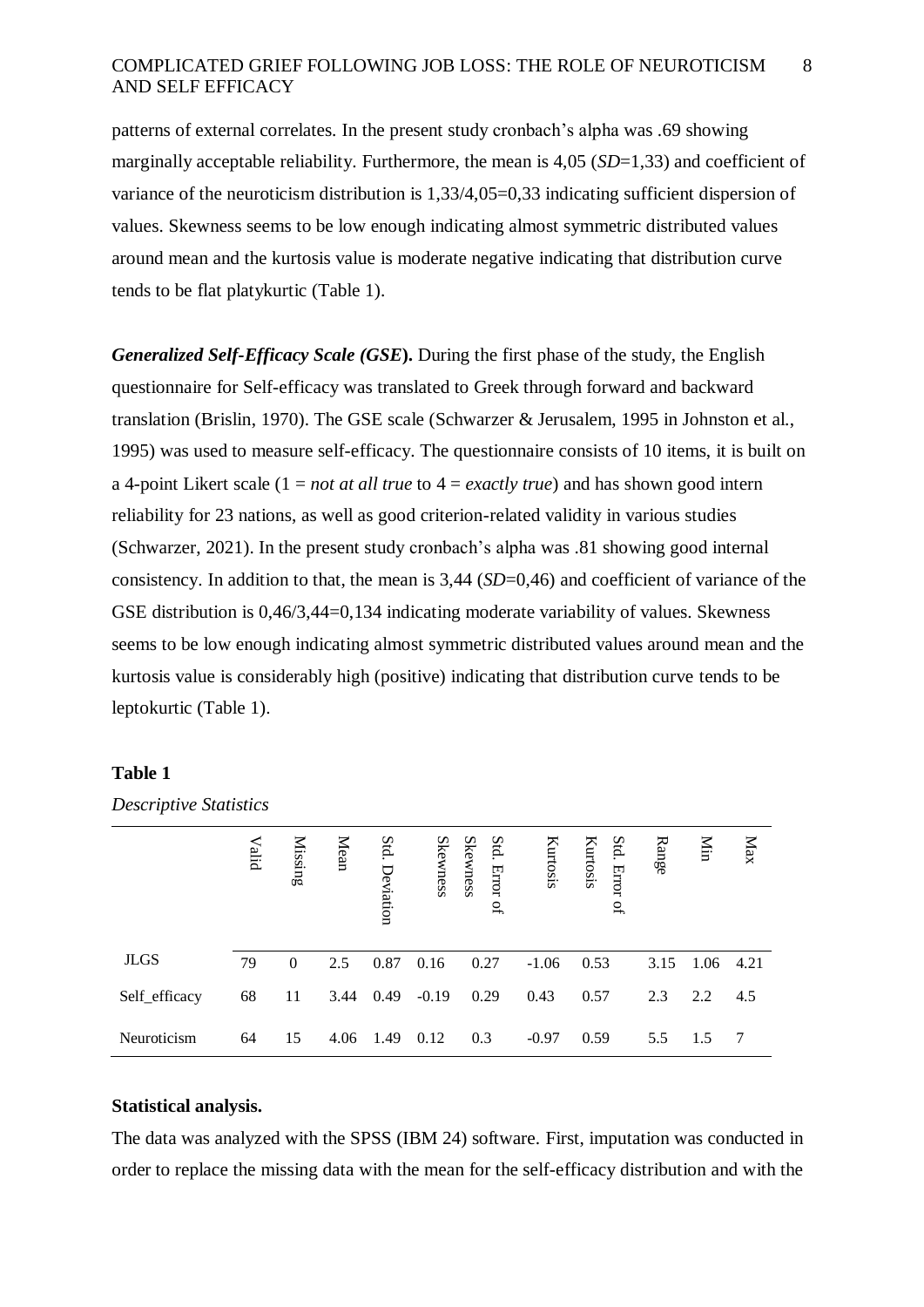median for the neuroticism distribution respectively (Acuna & Rodriguez, 2004; Donders et al., 2006). The preliminary analyses included the conduction of a scatter plot in order to check for the linearity of the data, as well as a histogram and normal probability plot in order to test for homoscedasticity. Furthermore, the normality of distributions was tested through the "Kolmogorov-Smirnov Test" and the "Shapiro-Wilk Test" and multicollinearity was tested with a correlation analysis. Last, the independence of residuals was checked through the Durbin-Watson test and outliers where checked with Cook's Distance. The first hypothesis (H1) was tested with simple linear regression in order to examine the association between the continuous variable of neuroticism and symptom levels of CG. The second hypothesis (H2) was tested with simple linear regression as well, in order to examine the association between the continuous variable of self-efficacy and symptom levels of CG. Finally, a multiple linear regression analysis was conducted in order to test the third hypothesis (H3) including all three continuous variables into the same equation model.

### **Results**

### **Preliminary results**

According to the preliminary results, no assumptions (independence of observations, linearity of data, homoscedasticity, normality of distributions, multicollinearity and the independence of residuals) for the simple regression analyses were violated (Warner, 2013). However, the normality assumption for the variables of the multiple regression was violated. Still, in small to moderate sample sizes  $\left($ <100), with single outliers and skewed data, it is expected for the Kolmogorov–Smirnov test not to show the desired results (Schoder et al., 2006). Overall, there is serious concern as to whether all distributions are normal (Wilcox, 2012), since in psychopathology only a minority (11.1%) experiences the fulfillment of the diagnostic criteria and functional impairment criteria (Roberts, 1998). Hence, no major issues were expected in the conduction of the main analyses.

Preliminary analyses indicated a positive relationship between Neuroticism and CG symptoms ( $r = .27$ ,  $p < .01$ ), as well as a negative relationship between Self-efficacy and CG symptoms ( $r = -.25$ ,  $p < .01$ ).

# **Hypothesis 1**

A simple regression was used in order to test the relationship between Neuroticism and the levels of CG symptoms. Results showed that Neuroticism explains a significant amount of variance in levels of CG symptoms,  $F(1,78) = 6$ ,  $p < 0.01$ ,  $R^2 = .072$ . Thus, Neuroticism interprets 7,2% of the JLGS's variability through regression equation. The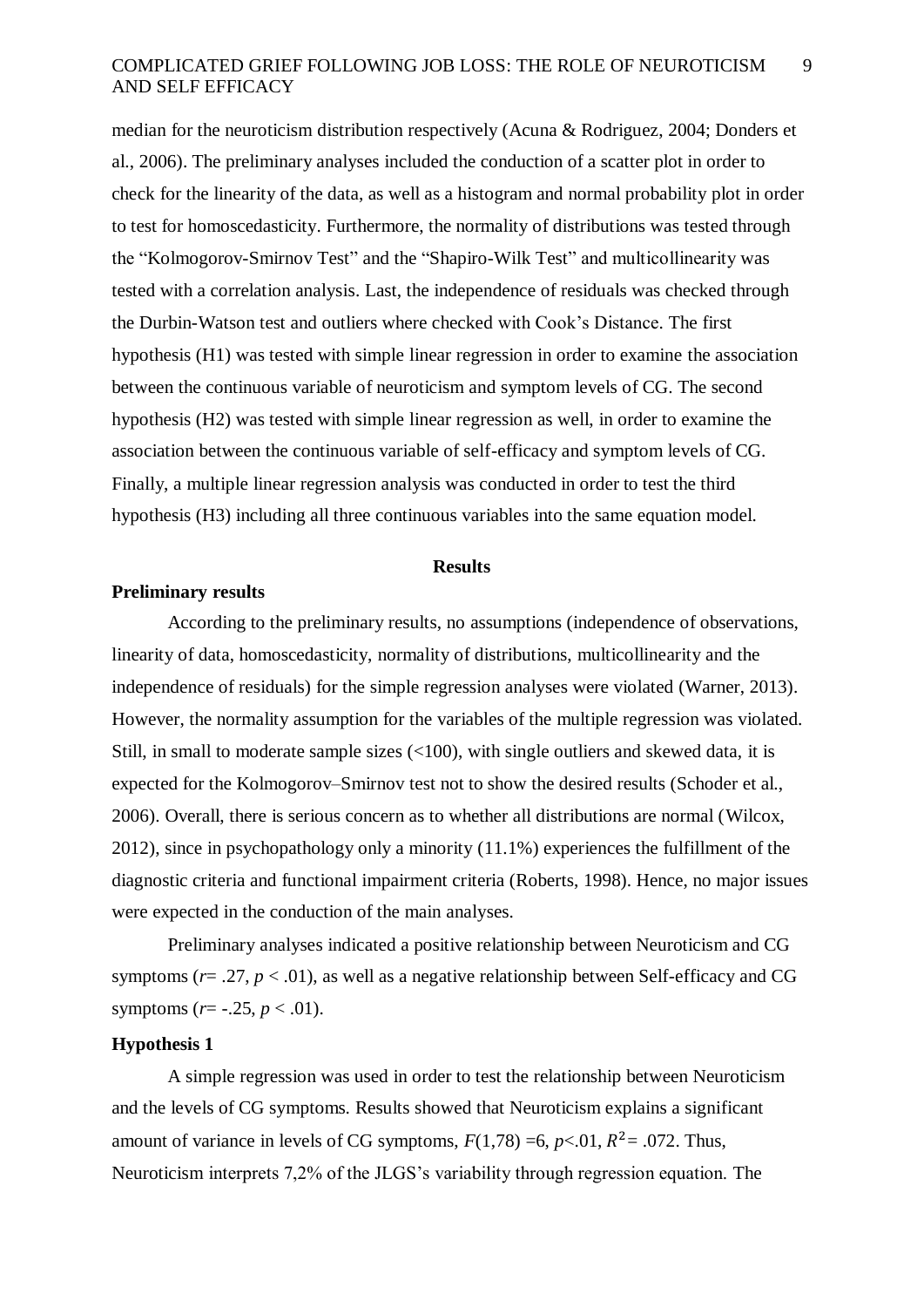regression coefficient (*β*= .17) indicated that an increase in Neuroticism corresponded to an increase in CG levels by 0.17 points (Figure 1).

# **Figure 1**

*Graphical visualization of the relationship between neuroticism and levels of CG symptoms*



# **Hypothesis 2**

A simple regression was used in order to test the association of Self-efficacy to the levels of CG symptoms. Results showed that Self-efficacy explains a significant amount of variance in levels of CG symptoms,  $F(2,78) = 4.95$ ,  $p < .01$ ,  $R^2 = .06$ . Thus, Self-efficacy interprets 6% of the JLGS's variability through regression equation. The regression coefficient (*β*= -.47) indicated that an increase in Self-efficacy corresponded to a decrease in CG levels by 0.47 points (Figure 2).

# **Figure 2**

*Graphical visualization of the relationship between self-efficacy and levels of CG symptoms*

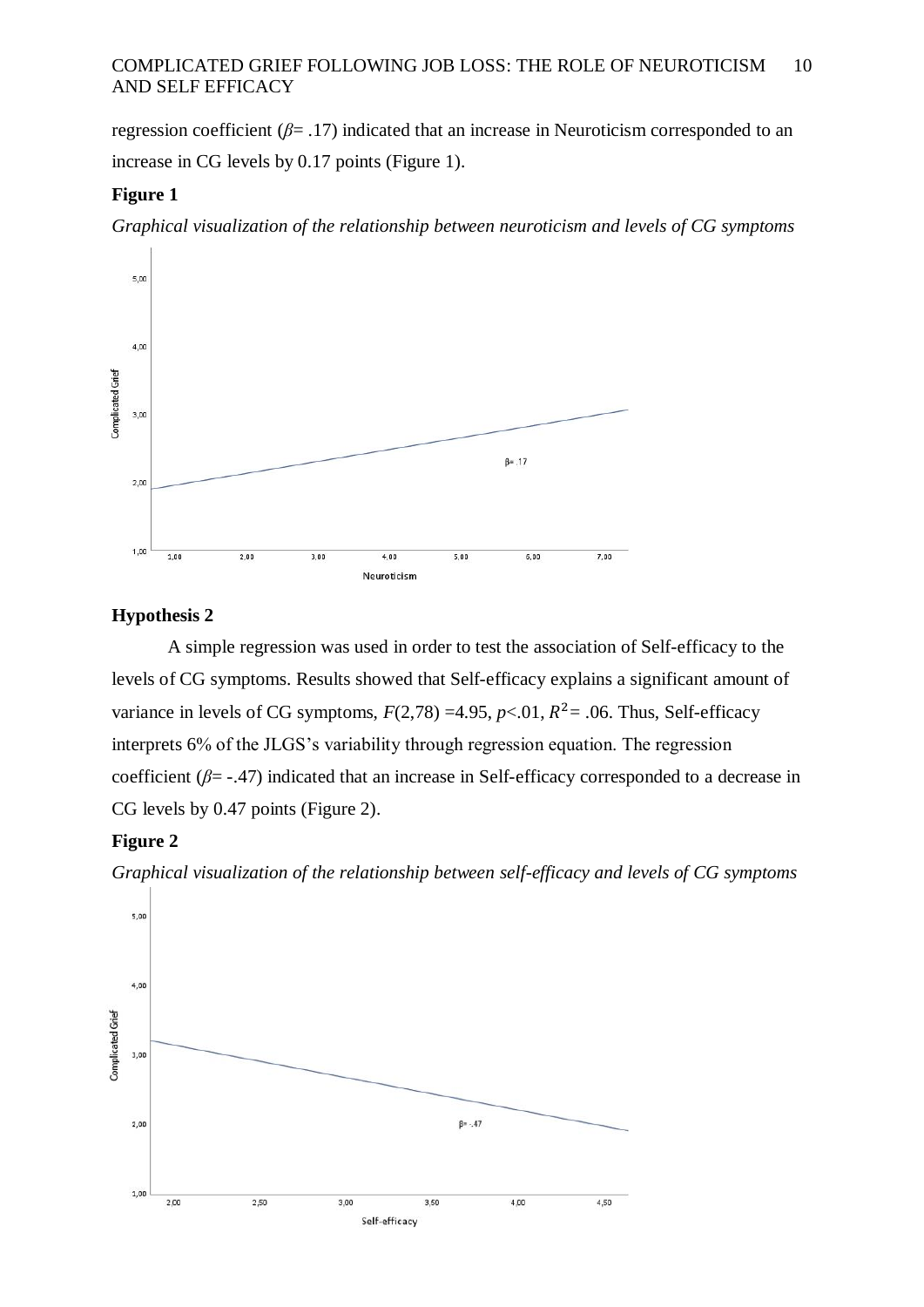# **Hypothesis 3**

A multiple regression was used in order to test the relationship between Neuroticism and Self-efficacy in the development of CG symptoms. The results showed that the total variance explained by the model as a whole was 8,9% and statistically significant *F*(1,78)=3.72, *p*= .029, <sup>2</sup>*=* .089. However, neither Neuroticism *t*(78)= 1.55, *p*= .125 nor Self-efficacy  $t(78)$ = -1.19,  $p=$  -239 made a unique contribution to the model.

## **Discussion**

In the current study, CG symptoms were studied in relation to involuntary job loss. More specifically, neuroticism as a personality characteristic and self-efficacy as a personal resource, were researched in order to obtain a better understanding of the risk and protective factors associated with this phenomenon. The three main findings of this study will be discussed in what follows.

First, according to the results, neuroticism appears to have a significant and positive relationship with CG symptoms following job loss, hereby confirming our first hypothesis. Most importantly, the results are in accordance with the existing bibliography on the positive association of neuroticism and post job-loss stressors (Howe et al., 2017). To further elaborate on this, neuroticism, in general, has been connected to developing psychopathology before (Gegieckaite & Kazlauskas, 2020). Since neuroticism is experienced as the tendency to have difficulties adapting in major life stressors (Ormel et al., 2013), it seems reasonable that it also has a positive relationship in the current study with CG following job loss, a situation repeatedly defined as stressful (Brand, 2015; McKee-Ryan et al., 2005; Paul & Moser, 2009). Moreover, following prior research findings indicating that neuroticism is related to more intense grief reactions in bereavement research (Robinson & Marwit, 2006; van der Houwen et al., 2010), the results of the current study also revealed an association between higher levels of neuroticism and higher levels of CG that could indicate a possible relation with pathological reaction to grief following job loss as well. Therefore, neuroticism seems to be a personality trait worth investigating as a risk factor for the development of CG following job loss.

Furthermore, the results of the present study also indicated a significant and negative relationship between self-efficacy and post job-loss CG symptom levels, hereby confirming our second hypothesis. Prior research has indicated a strong relationship between selfefficacy and psychological well-being (McKee-Ryan et al., 2005). This finding is in accordance with the decrease of CG levels in the current study when self-efficacy levels are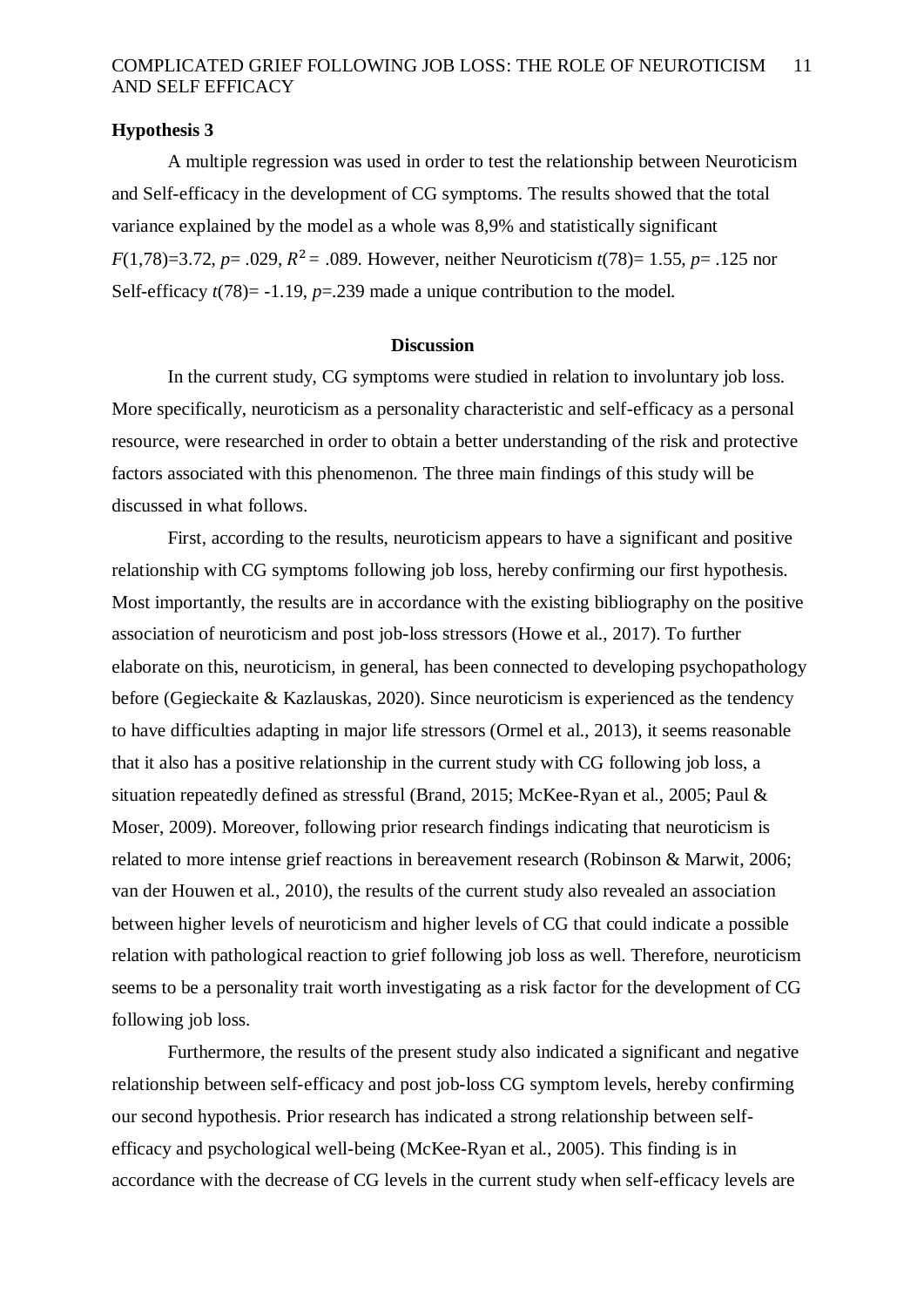high. We could therefore assume that believing in one's own ability to positively change their life events (Lacour et al., 2020), in other words having high self-efficacy, could prove to be an important personal recourse against CG for an individual who is exposed to involuntary job loss. Overall, self-efficacy consists of behaviors like career planning and setting goals (Zicik & Kleh, 2006), thus it is conceivable that these behaviors could possibly assist with pulling an individual out of constant preoccupation with thoughts about the lost job (Eersel et al., 2020) and therefore decrease CG.

In contrast to H1 and H2, our last hypothesis cannot be confirmed from the results. In other words, in the regression model including both neuroticism and self-efficacy in their effect on CG symptoms, the two variables do not seem to contribute with significant findings. Thus, the current study does not prove that either self-efficacy or neuroticism can have a significant effect on post job-loss CG symptoms, when tested together. According to prior research, neuroticism and self-efficacy have been found to have a negative relationship, since the whole concept of believing in one's own ability to achieve something is contradictory to the personality of a neurotic person (Pocnet et al., 2017). On the same note, research showed that self-efficacy is more likely to be found in individuals with low levels of neuroticism (Hoyle & Gallagher, 2015). To elaborate, neuroticism's lower sense of self-agency results into inability to solve problems (Piechurska-Kuciel, 2019), which is a situation contrary to self-efficacy. This could possibly be an explanation of the reason why these two variables cannot contribute significantly to CG, since they might be contradictory to each other; we basically measure the same characteristics in an individual but in the opposite direction. Certainly, this is an issue which needs to be further investigated.

## **Limitations and Future research**

The current study is the first study in Greece to study CG symptoms following job loss, making an important contribution in this area of research. However, since the sample mostly consisted of women of a younger age, it is considered a convenience sample; therefore, our results could not be generalized (Kam et al., 2007). Τhis could be a limitation to the study worth considering. To elaborate, gender stereotypes on people's work choices and work performance could have a determining effect on the individual's predisposition to CG following job loss. For example, it is possible that people raised as men could be experiencing a social expectation to be financially successful in order to maintain their gender norm on masculinity; thus, CG could differ from the one experienced from people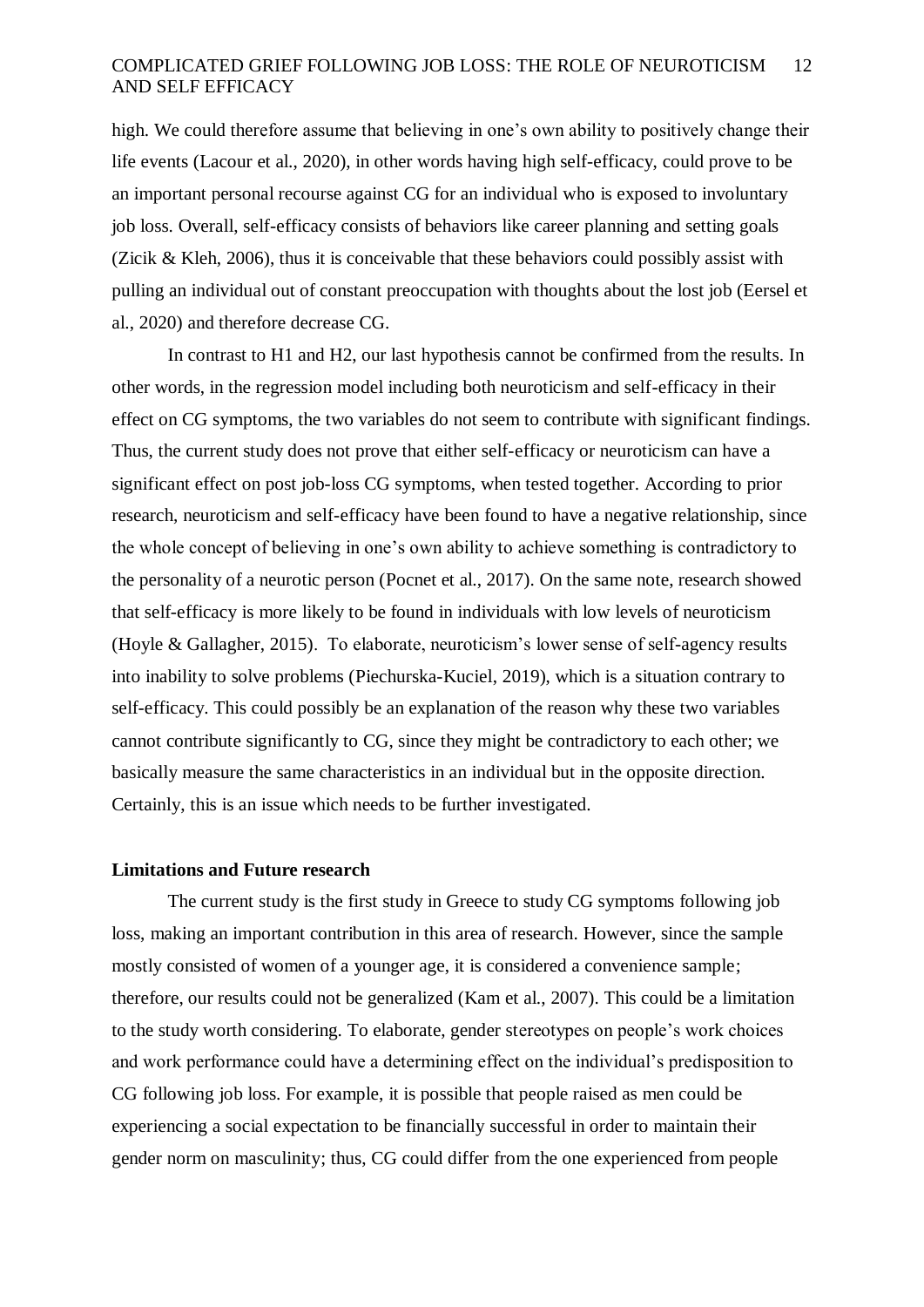raised as women (Loizos & Papataxiarchis, 2016). Therefore, since gender societal expectations do differ and they do partly define us as people, future research should contain a bigger sample with more diversity in genders and age, so that results can be generalized.

In addition, the cross-sectional design of this study is a limitation on its own, because we were not able to study the causality of CG following job loss in relation to neuroticism and self-efficacy (Levin, 2006). Studying the causality of neuroticism and self-efficacy in CG could reveal whether one of these variables is able to predict the development of CG and thus, help to develop the right screening tools to assess whether an individual is at-risk for developing CG symptoms after they lose their job. For example, if neuroticism was found to partly cause CG, the psychological assessment could be targeted on assessing first the individual's personality traits. Overall, CG is a very complex concept (Stroebe et al., 2007) that could benefit a lot more, if causality were to be investigated. Thus, future research could adopt a longitudinal design in methodology, so as to study the direction of the protective and risk factors related to CG.

Since neuroticism and self-efficacy are not able to explain a significant amount of CG variance, future research could also investigate whether there is a moderation effect between those two variables. Similarly, only 8,9% of job-loss related CG is accounted for in this study, which is very limited. Further research should be done in order to gain better understanding of CG and the factors that contribute significantly in the model. More specifically, self-efficacy is part of the psychological capital questionnaire (Luthans et al., 2006), hence it would be interesting to investigate this model having the psychological capital as a variable, instead of only one part of it.

## **Implications**

 This study is the first one to investigate the relationship between neuroticism and selfefficacy in the development of CG symptoms following job loss. Prior study has researched the intensity of CG following job loss in relation to work situation, coping strategies and negative cognitions (Eersel et al., 2020). This study, furthermore, adds significantly to the CG and job loss research and can increase awareness on personality traits and their relation to CG symptomatology, as well as possible personal resources like self-efficacy. Knowing that neurotic people have the tendency to experience reality in a very distressing way, it is crucial to investigate how this trait can complicate their grief reactions (Ormel et al., 2013). At the same time, other personality types might experience different complications following job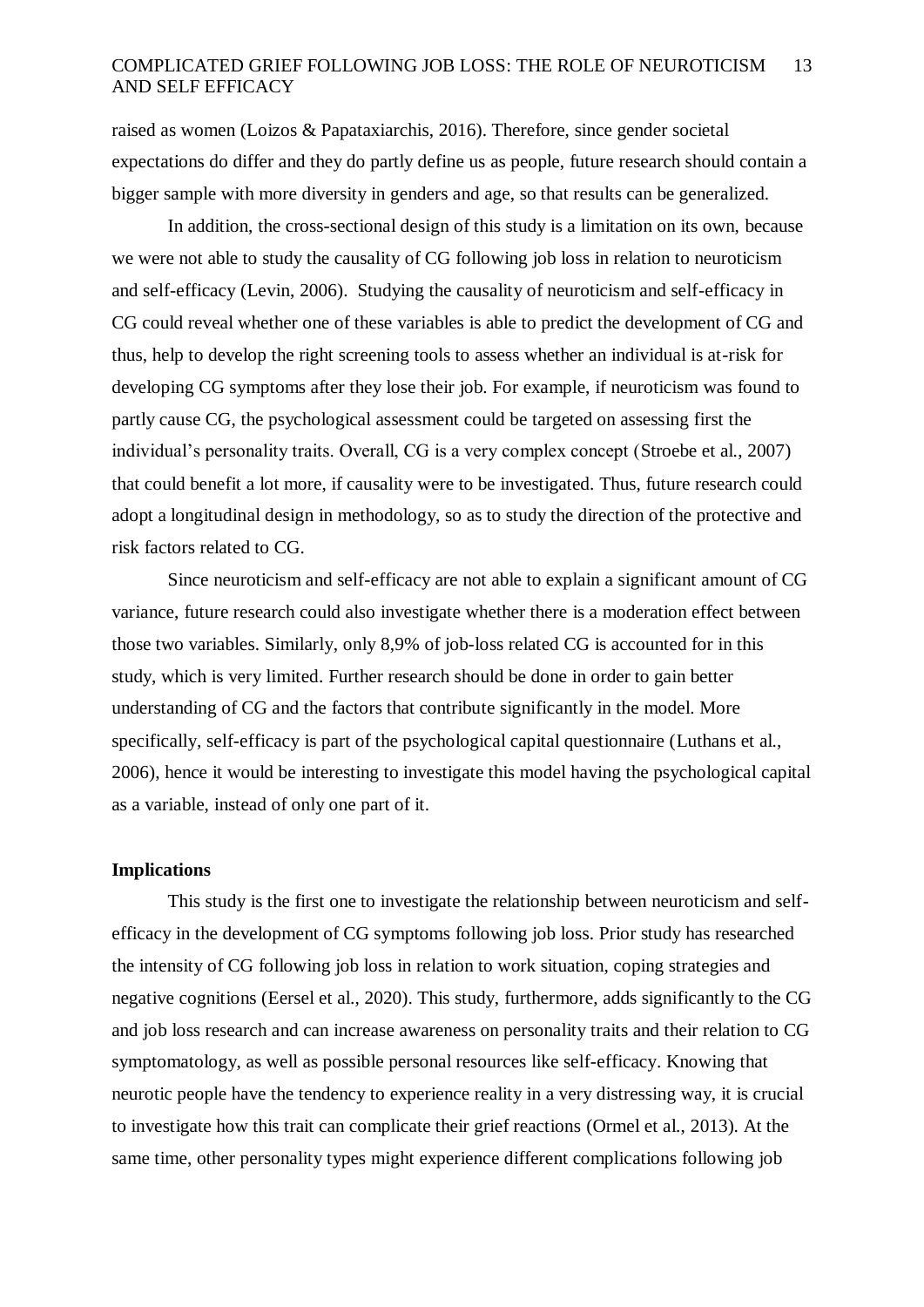loss, thus the relation of different factors to personality should be discussed more thoroughly.

Moreover, the current study displayed originality since it only included people from Greece in the concept of CG following job loss. Studying the risk and protective factors of CG following job loss in Greece is crucial, since the Greek government, due to high debt, has been forced to implement significant austerity measures since 2010, in areas such as salaries and taxes (Rachiotis et al., 2015). This was a very critical point in recent Greek history, and it has been related to the constant increase of unemployment and suicides after the year 2008 (Madianos et al., 2014). We already know that poor psychological well-being following job loss is strongly related to economic factors such as economic insecurity (Brand, 2015). Therefore, in a country where unemployment benefits are extremely limited and the provision is low (Featherstone, 2008), one could assume that CG intensity following job loss could differ from that in a country with a better welfare system. Thus, investigating CG and job loss in this specific population, can prove valuable in order to undertake suitable and systematic interventions specific for the country's needs.

Last, the current study has a compelling societal impact, since it can enhance the efficiency of the existing screening tools by identifying vulnerable groups in early stages following the event of a lost job. This could prove to be beneficial for the long psychotherapy waiting lists, since preventing CG in unemployed individuals could decrease the number of individuals seeking treatment later on. Finally, unemployment rates would possibly drop as well, since providing timely aid to job-loss grieved individuals could help them engage in job-seeking behavior.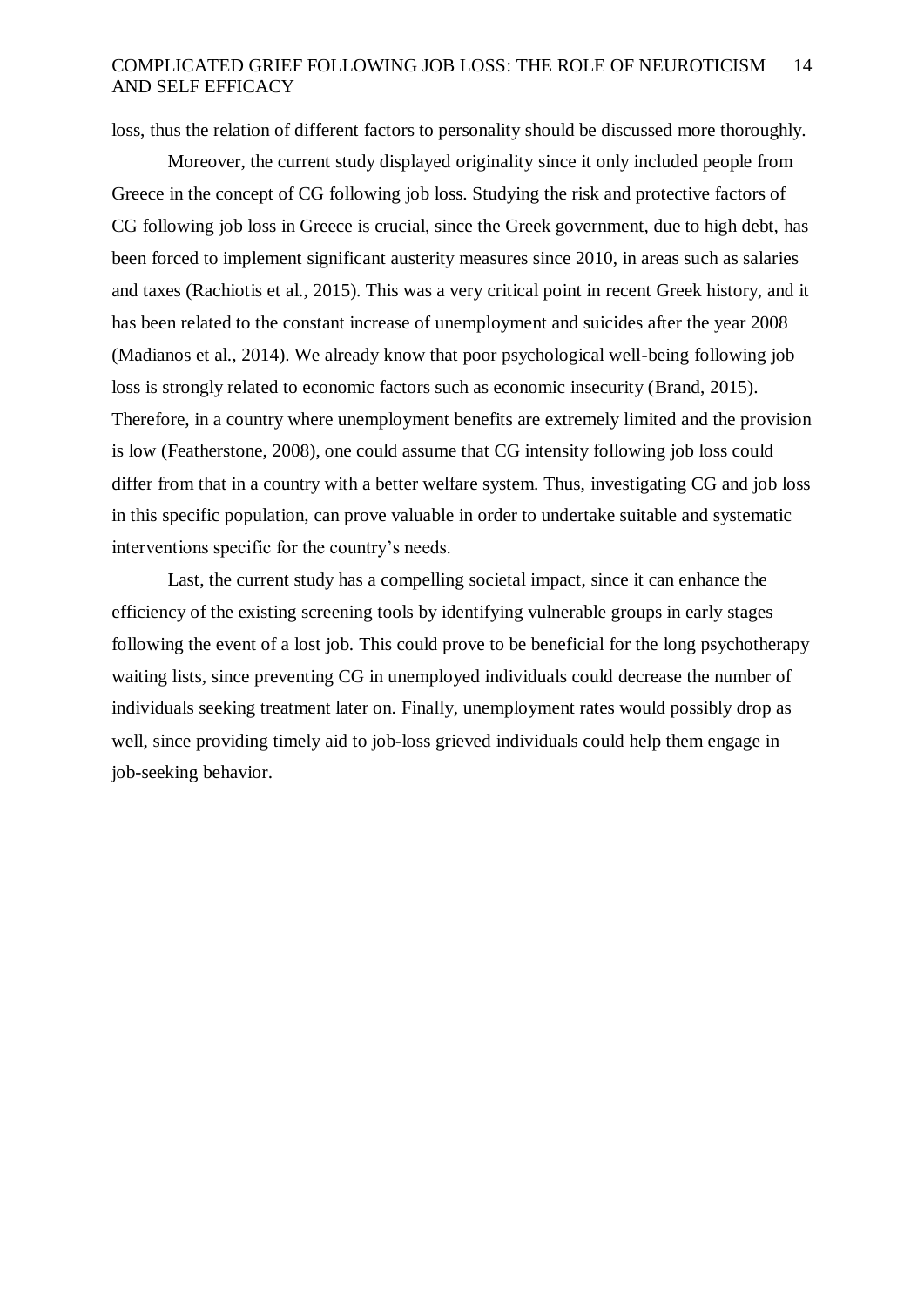# **References:**

- Acuna, Ed., & Rodriguez, C. (2004). The treatment of missing values and its effect on classifier accuracy. In *Classification, clustering, and data mining applications* (pp. 639-647). Springer, Berlin, Heidelberg.
- Archer, J., & Rhodes, V. (1993). The grief process and job loss: A cross-sectional study. *British Journal of Psychology*, *84*(3), 395–410. <https://doi.org/10.1111/j.2044-8295.1993.tb02491.x>
- Boelen, P. A., & Klugkist, I. (2011). Cognitive behavioral variables mediate the associations of neuroticism and attachment insecurity with Prolonged Grief Disorder severity. *Anxiety, Stress & Coping*, *24*(3), 291–307.

<https://doi.org/10.1080/10615806.2010.527335>

Boelen, P. A., & Van den Bout, J. (2010). Anxious and depressive avoidance and symptoms of prolonged grief, depression, and post-traumatic stress disorder. *Psychologica Belgica*, *50*(1–2), 49.

<https://doi.org/10.5334/pb-50-1-2-49>

Boya, F. Ö., Demiral, Y., Ergör, A., Akvardar, Y., & Witte, H. D. (2008). Effects of perceived job insecurity on perceived anxiety and depression in nurses. *Industrial Health*, *46*(6), 613–619.

<https://doi.org/10.2486/indhealth.46.613>

- Brand, J. E. (2015). The far-reaching impact of job loss and unemployment. *Annual review of sociology*, *41*, 359-375.
- Brewington, J. O., Nassar-McMillan, S. C., Flowers, C. P., & Furr, S. R. (2004). A preliminary investigation of factors associated with job loss grief. *The Career Development Quarterly*, *53*(1), 78–83.

<https://doi.org/10.1002/j.2161-0045.2004.tb00657.x>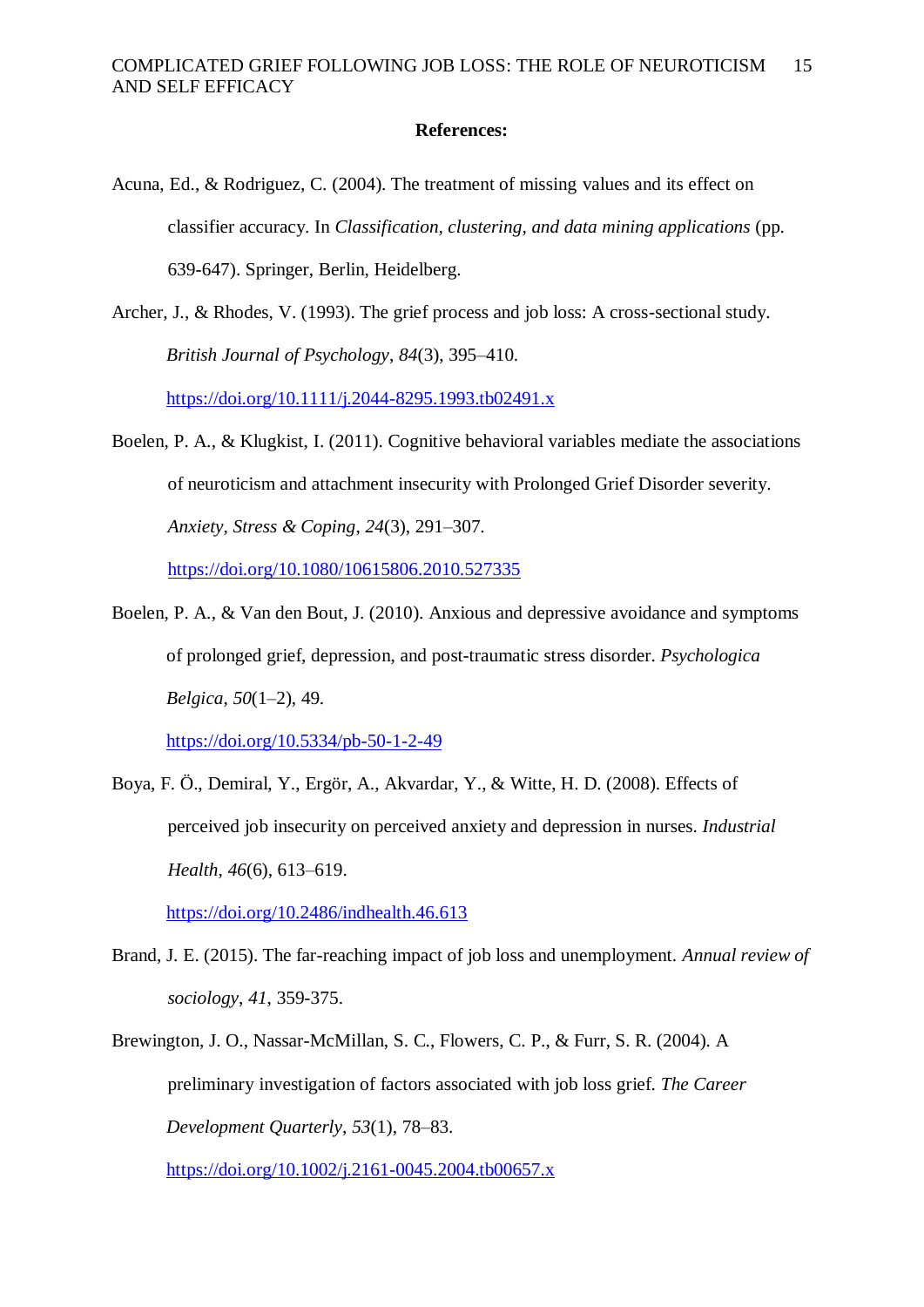Brislin, R. W. (1970). Back-translation for cross-cultural research. *Journal of Cross-Cultural Psychology, 1*(3), 185-216.

<https://doi.org/10.1177/135910457000100301>

Donders, A. R. T., van der Heijden, G. J. M. G., Stijnen, T., & Moons, K. G. M. (2006). Review: A gentle introduction to imputation of missing values. *Journal of Clinical Epidemiology*, *59*(10), 1087–1091.

<https://doi.org/10.1016/j.jclinepi.2006.01.014>

- Eersel, J. H. W., Taris, T. W., & Boelen, P. A. (2020). Reciprocal relations between symptoms of complicated grief, depression, and anxiety following job loss: A crosslagged analysis. *Clinical Psychologist*, *24*(3), 276–284. <https://doi.org/10.1111/cp.12212>
- Eersel, J. H. W., Taris, T. W., & Boelen, P. A. (2020). Complicated grief following job loss: Risk factors for its development and maintenance. *Scandinavian Journal of Psychology*, *61*(5), 698–706.

<https://doi.org/10.1111/sjop.12650>

Gegieckaite, G., & Kazlauskas, E. (2020). Do emotion regulation difficulties mediate the association between neuroticism, insecure attachment, and prolonged grief? *Death Studies*, 1–9.

<https://doi.org/10.1080/07481187.2020.1788667>

- Goetter, E., Bui, E., Horenstein, A., Baker, A. W., Hoeppner, S., Charney, M., & Simon, N. M. (2019). Five-factor model in bereaved adults with and without complicated grief. *Death studies*, *43*(3), 204-209.
- Gosling, S. D., Rentfrow, P. J., & Swann, W. B. (2003). A very brief measure of the Big-Five personality domains. *Journal of Research in Personality*, *37*(6), 504–528. [https://doi.org/10.1016/S0092-6566\(03\)00046-1](https://doi.org/10.1016/S0092-6566(03)00046-1)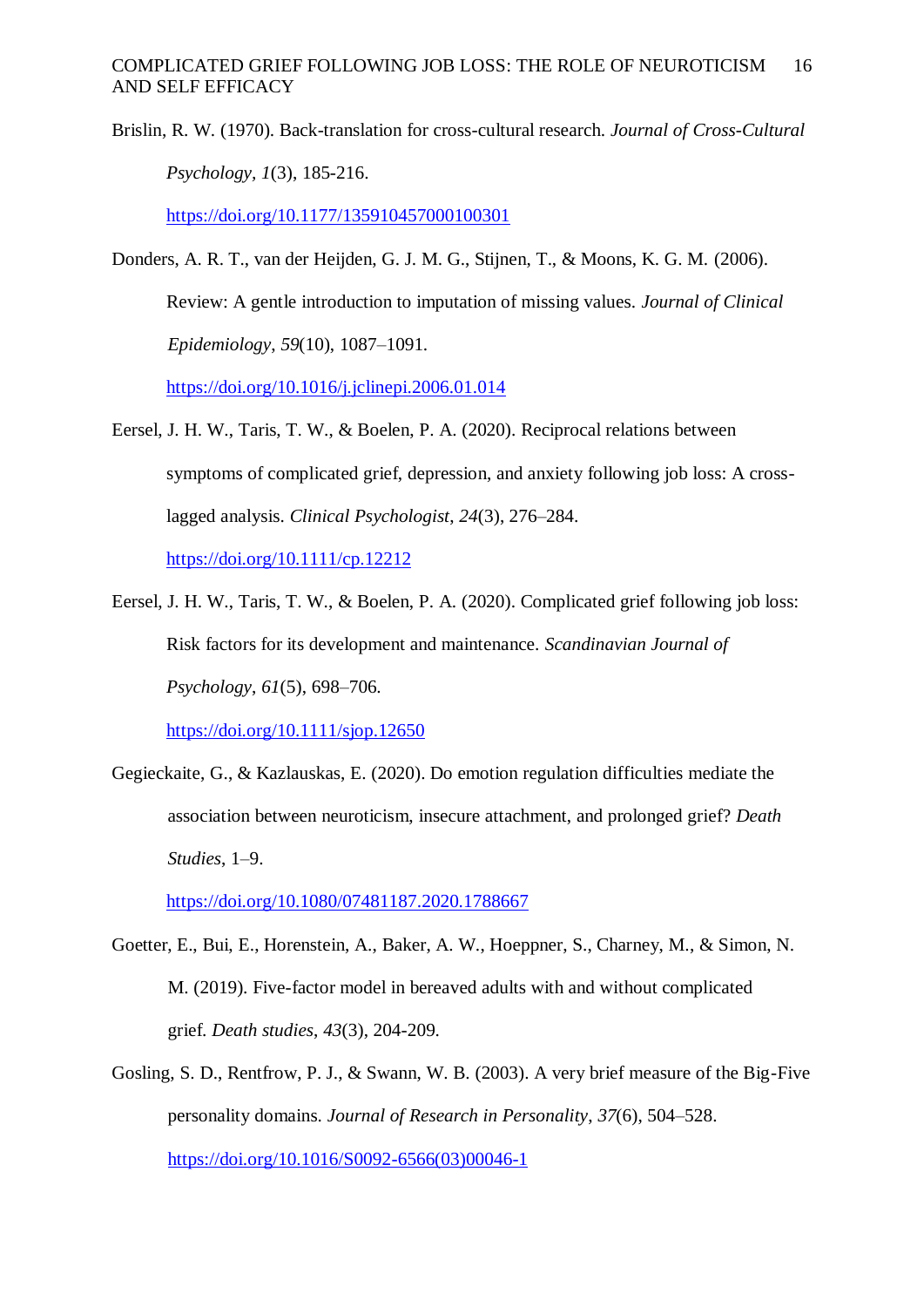Hahn, V. C., Binnewies, C., Sonnentag, S., & Mojza, E. J. (2011). Learning how to recover from job stress: Effects of a recovery training program on recovery, recovery-related self-efficacy, and well-being. *Journal of Occupational Health Psychology*, *16*(2), 202–216.

<https://doi.org/10.1037/a0022169>

- Holmes, B. H., & Werbel, J. D. (1992). Finding work following job loss: The role of coping resources. *Journal of Employment Counseling*, *29*(1), 22-29. <https://doi.org/10.1002/j.2161-1920.1992.tb00148.x>
- Howe, G. W., Cimporescu, M., Seltzer, R., Neiderhiser, J. M., Moreno, F., & Weihs, K. (2017). Combining stress exposure and stress generation: Does neuroticism alter the dynamic interplay of stress, depression, and anxiety following job loss?: Combining Stress Exposure. *Journal of Personality*, *85*(4), 553–564. <https://doi.org/10.1111/jopy.12260>
- Hoyle, R. H., & Gallagher, P. (2015). *The interplay of personality and self-regulation.* In M. Mikulincer, P. R. Shaver, M. L. Cooper, & R. J. Larsen (Eds.), *APA handbook of personality and social psychology, Vol. 4. Personality processes and individual differences* (p. 189–207). American Psychological Association. <https://psycnet.apa.org/doi/10.1037/14343-009>
- Jeong, I., Yoon, J.-H., Roh, J., Rhie, J., & Won, J.-U. (2019). Association between the returnto-work hierarchy and self-rated health, self-esteem, and self-efficacy. *International Archives of Occupational and Environmental Health*, *92*(5), 709–716. <https://doi.org/10.1007/s00420-019-01406-7>
- Johnston, M., Wright, S., & Weinman, J. (1995). *Measures in Health Psychology: A User's Portfolio.* NFER - Nelson.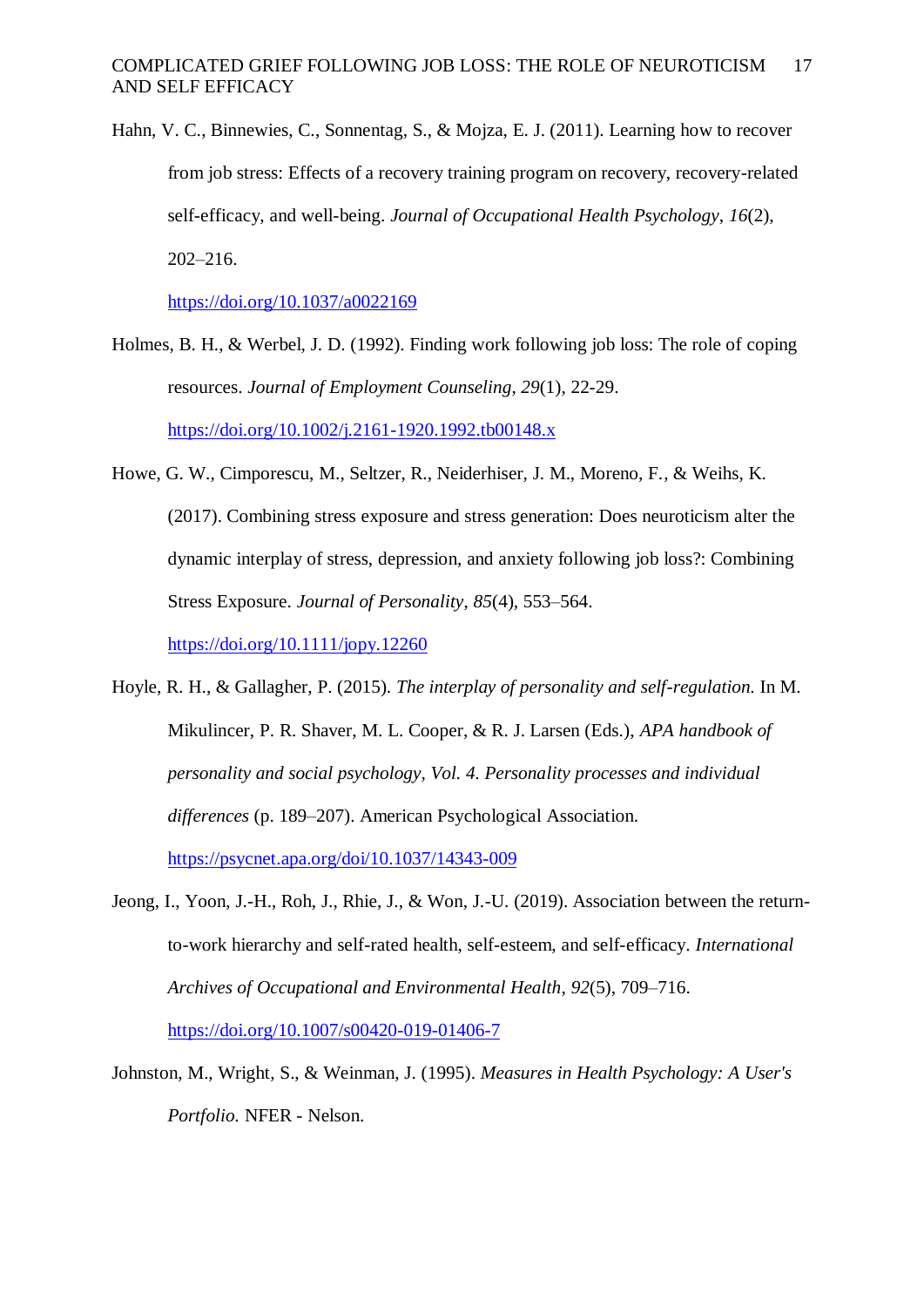Lacour, O., Morina, N., Spaaij, J., Nickerson, A., Schnyder, U., von Känel, R., Bryant, R. A., & Schick, M. (2020). Prolonged grief disorder among refugees in psychological treatment-association with self-efficacy and emotion regulation. *Frontiers in Psychiatry*, *11*, 526.

<https://doi.org/10.3389/fpsyt.2020.00526>

Langens, T. A., & Mose, E. (2006). Coping with unemployment: Relationships between duration of unemployment, coping styles, and subjective well-Being. *Journal of Applied Biobehavioral Research*, *11*(3–4), 189–208.

<https://doi.org/10.1111/j.1751-9861.2007.00005.x>

Loizos, P. & Papataxiarchis, E. (2016). *Contested Identities: Gender and Kinship in Modern Greece*. Princeton: Princeton University Press.

<https://doi.org/10.1515/9781400884384>

- McCrae, R. R., & Costa, P. T. (1987). Validation of the five-factor model of personality across instruments and observers. *Journal of personality and social psychology*, *52*(1), 81.
- McKee-Ryan, F., Song, Z., Wanberg, C. R., & Kinicki, A. J. (2005). Psychological and physical well-being during unemployment: a meta-analytic study. *Journal of applied psychology, 90*(1), 53.
- Ormel, J., Jeronimus, B. F., Kotov, R., Riese, H., Bos, E. H., Hankin, B., Rosmalen, J. G. M., & Oldehinkel, A. J. (2013). Neuroticism and common mental disorders: Meaning and utility of a complex relationship. *Clinical Psychology Review*, *33*(5), 686–697. <https://doi.org/10.1016/j.cpr.2013.04.003>
- Papa, A., Lancaster, N. G., & Kahler, J. (2014). Commonalities in grief responding across bereavement and non-bereavement losses. *Journal of Affective Disorders*, *161*, 136- 143.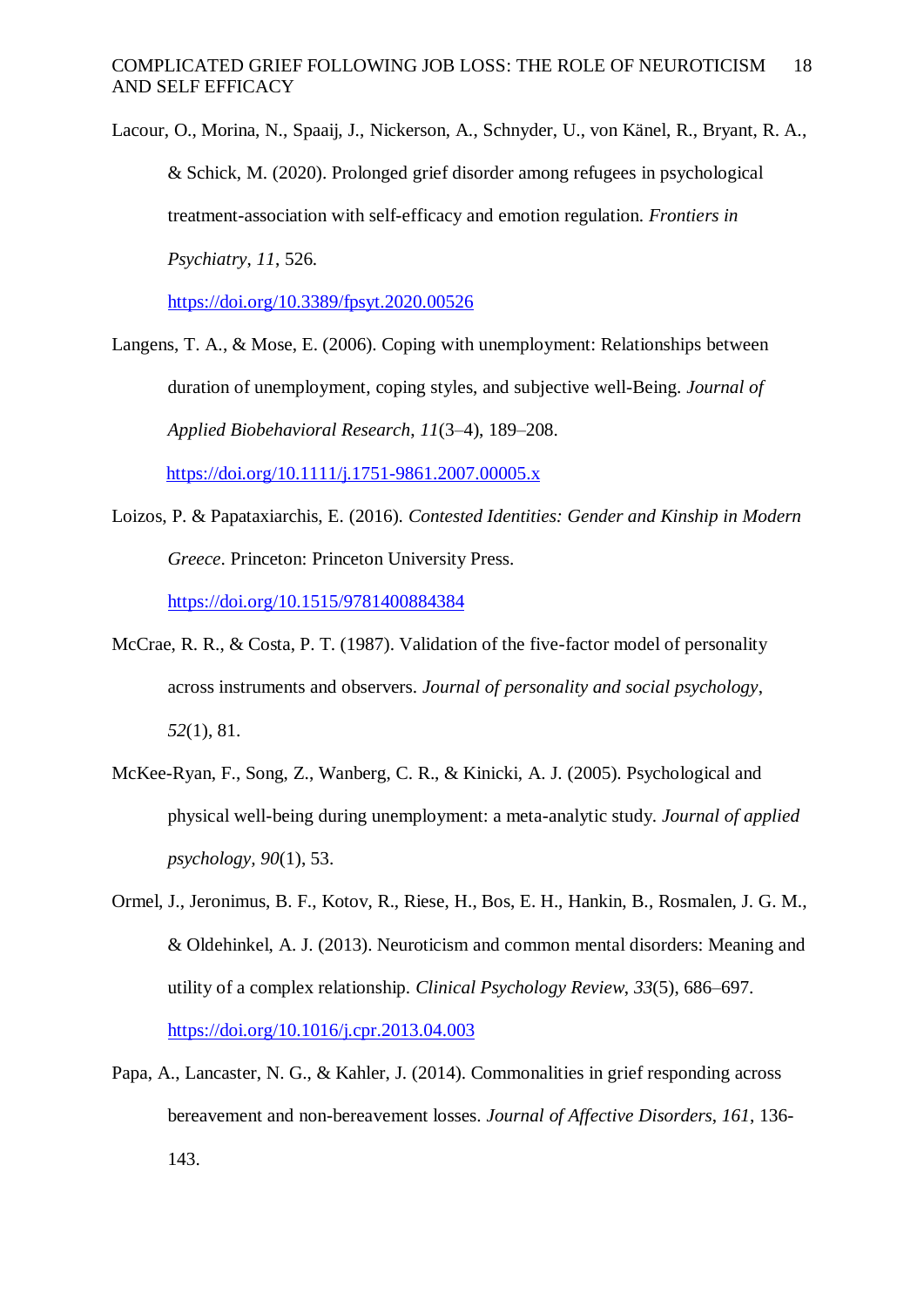<https://doi.org/10.1016/j.jad.2014.03.018>

Papa, A., & Lancaster, N. (2016). Identity continuity and loss after death, divorce, and job loss. *Self and Identity*, *15*(1), 47–61.

<https://doi.org/10.1080/15298868.2015.1079551>

- Papa, A., & Maitoza, R. (2013). The role of loss in the experience of grief: The case of job loss. *Journal of Loss and Trauma*, *18*(2), 152–169. <https://doi.org/10.1080/15325024.2012.684580>
- Paul, K. I., & Moser, K. (2009). Unemployment impairs mental health: Meta-analyses. *Journal of Vocational Behavior*, *74*(3), 264–282. <https://doi.org/10.1016/j.jvb.2009.01.001>
- Piechurska-Kuciel, E. (2019). Mediation effect of self-efficacy in the relationship between neuroticism and L2 attainment. *Journal of Multilingual and Multicultural Development*, 1–13.

<https://doi.org/10.1080/01434632.2019.1684929>

Pocnet, C., Dupuis, M., Congard, A., & Jopp, D. (2017). Personality and its links to quality of life: Mediating effects of emotion regulation and self-efficacy beliefs. *Motivation and Emotion*, *41*(2), 196–208.

<https://doi.org/10.1007/s11031-017-9603-0>

- Roberts, R. E. (1998). Prevalence of Psychopathology Among Children and Adolescents. *Am J Psychiatry*, 11
- Robinson, T., & Marwit, S. J. (2006). An investigation of the relationship of personality, coping, and grief intensity among bereaved mothers. *Death Studies*, *30*(7), 677–696. <https://doi.org/10.1080/07481180600776093>
- Schoder, V., Himmelmann, A., & Wilhelm, K. P. (2006). Preliminary testing for normality: Some statistical aspects of a common concept. *Clinical and Experimental*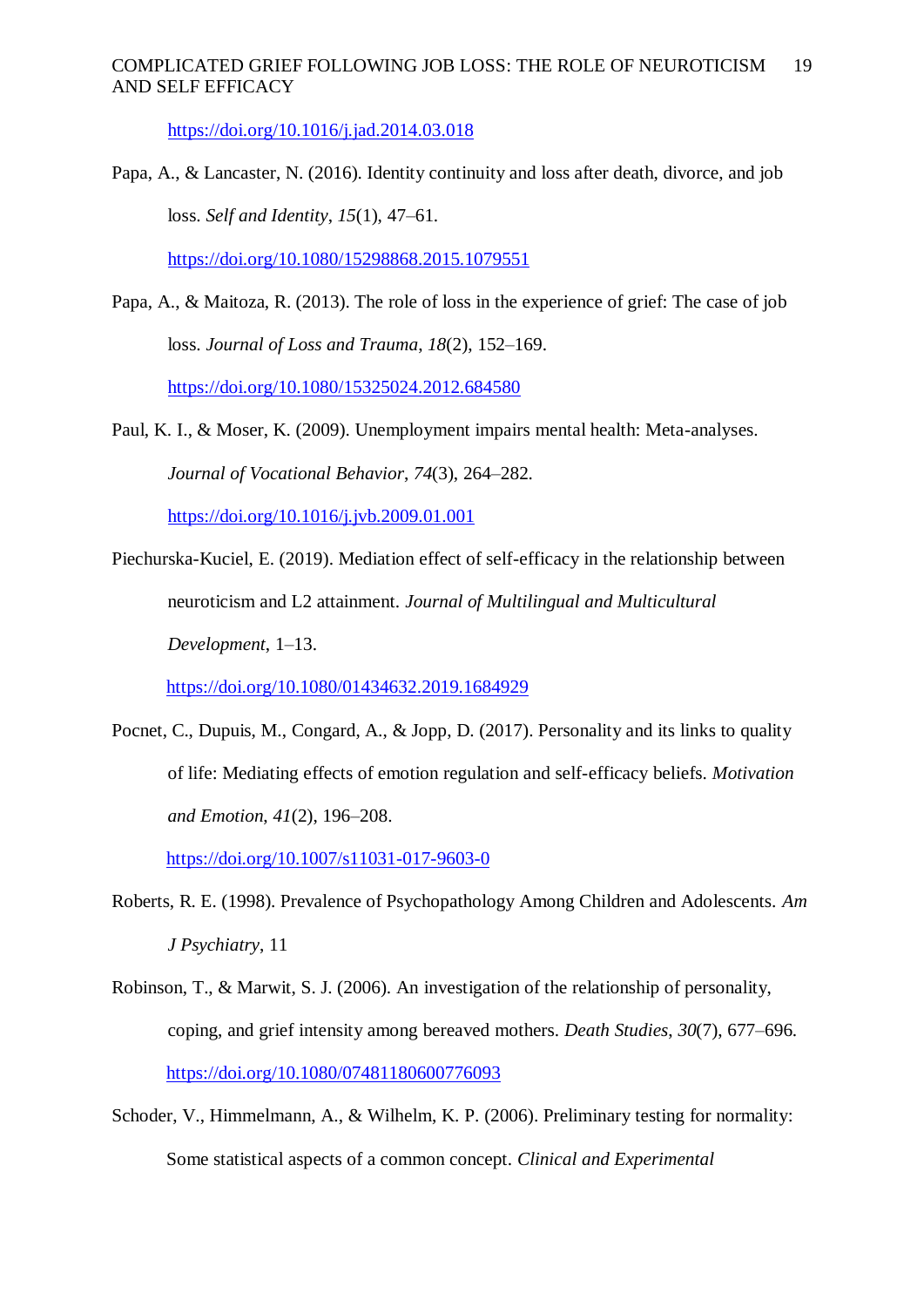*Dermatology*, *31*(6), 757–761.

<https://doi.org/10.1111/j.1365-2230.2006.02206.x>

Schwarzer, R. (2021). *The General Self-Efficacy Scale (GSE).* Freie Universität Berlin.

<http://userpage.fu-berlin.de/~health/engscal.htm>

Shear, K., Frank, E., Houck, P. R., & Reynolds, C. F. (2005). Treatment of complicated grief: A randomized controlled trial. *JAMA*, *293*(21), 2601.

<https://doi.org/10.1001/jama.293.21.2601>

Shear, K., & Shair, H. (2005). Attachment, loss, and complicated grief. *Developmental Psychobiology*, *47*(3), 253–267.

<https://doi.org/10.1002/dev.20091>

Stroebe, M., Schut, H., & Stroebe, W. (2007). Health outcomes of bereavement. *The Lancet*, *370*(9603), 1960–1973.

[https://doi.org/10.1016/S0140-6736\(07\)61816-9](https://doi.org/10.1016/S0140-6736(07)61816-9)

Van der Houwen, K., Stroebe, M., Schut, H., Stroebe, W., & Bout, J. van den. (2010). Mediating processes in bereavement: The role of rumination, threatening grief interpretations, and deliberate grief avoidance. *Social Science & Medicine*, *71*(9), 1669–1676.

<https://doi.org/10.1016/j.socscimed.2010.06.047>

- Van Eersel, J. H. W., Taris, T. W., & Boelen, P. A. (2019). Development and initial validation of the job loss grief scale. *Anxiety, Stress, & Coping*, *32*(4), 428–442. <https://doi.org/10.1080/10615806.2019.1619703>
- Van Hoye, G., & Lootens, H. (2013). Coping with unemployment: Personality, role demands, and time structure. *Journal of Vocational Behavior, 82*(2), 85–95. <https://doi.org/10.1016/j.jvb.2013.01.004>